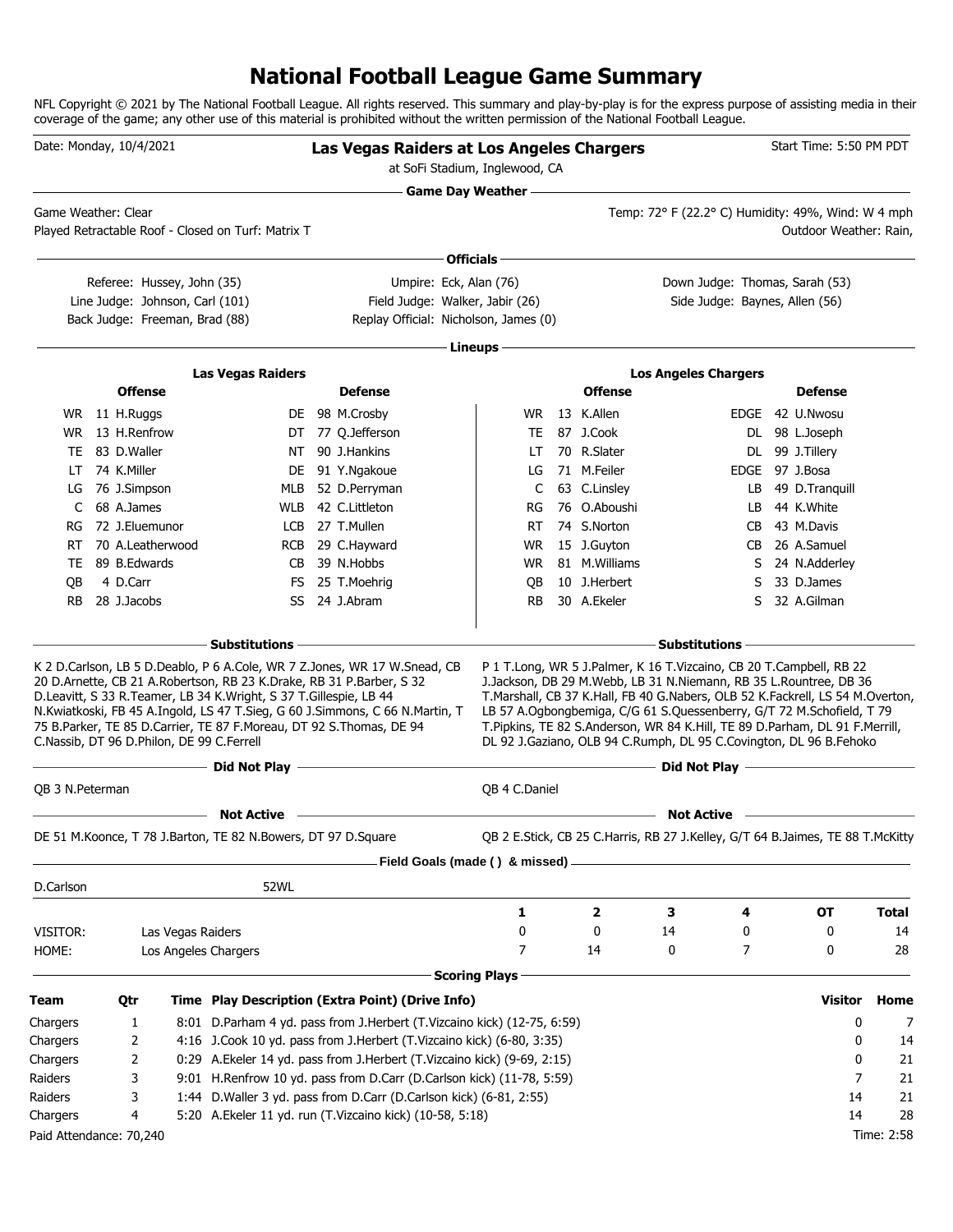# **Final Individual Statistics**

|                             |           | <b>Las Vegas Raiders</b> |             |                |             |    |                |                    |                     |           |                        |              |                |              | <b>Los Angeles Chargers</b> |            |                |              |
|-----------------------------|-----------|--------------------------|-------------|----------------|-------------|----|----------------|--------------------|---------------------|-----------|------------------------|--------------|----------------|--------------|-----------------------------|------------|----------------|--------------|
| <b>RUSHING</b>              |           |                          | <b>ATT</b>  | <b>YDS</b>     | <b>AVG</b>  |    | LG             | <b>TD</b>          | <b>RUSHING</b>      |           |                        |              |                | <b>ATT</b>   | <b>YDS</b>                  | <b>AVG</b> | LG             | <b>TD</b>    |
| J.Jacobs                    |           |                          | 13          | 40             | 3.1         |    | 10             | 0                  | A.Ekeler            |           |                        |              |                | 15           | 117                         | 7.8        | 20             | $\mathbf{1}$ |
| D.Carr                      |           |                          | 3           | 6              | 2.0         |    | 3              | 0                  | L.Rountree          |           |                        |              |                | 11           | 31                          | 2.8        | 9              | 0            |
| K.Drake                     |           |                          | 1           | 2              | 2.0         |    | 2              | 0                  | J.Guyton            |           |                        |              |                | 2            | 20                          | 10.0       | 21             | 0            |
| P.Barber                    |           |                          | 1           | 0              | 0.0         |    | 0              | 0                  | J.Herbert           |           |                        |              |                | 3            | $\overline{4}$              | 1.3        | 6              | 0            |
|                             |           |                          |             |                |             |    |                |                    | J.Jackson           |           |                        |              |                | 3            | -4                          | -1.3       | 0              | 0            |
| Total                       |           |                          | 18          | 48             | 2.7         |    | 10             | 0                  | Total               |           |                        |              |                | 34           | 168                         | 4.9        | 21             | 1            |
| <b>PASSING</b>              | ATT       | <b>CMP</b>               | <b>YDS</b>  | SK/YD TD       |             |    | LG IN          | RT                 | <b>PASSING</b>      |           |                        | ATT          | <b>CMP</b>     | <b>YDS</b>   | <b>SK/YD</b>                | TD         | LG IN          | <b>RT</b>    |
| D.Carr                      | 34        | 21                       | 196         | 4/31           | 2           | 51 | $\mathbf{1}$   | 84.9               | J.Herbert           |           |                        | 38           | 25             | 222          | 2/10                        | 3          | 34<br>0        | 107.6        |
|                             |           |                          |             |                |             |    |                |                    | T.Long              |           |                        | $\mathbf{1}$ | 0              | 0            | 0/0                         | 0          | 0<br>0         | 39.6         |
| Total                       | 34        | 21                       | 196         | 4/31           | 2           | 51 | $\mathbf{1}$   | 84.9               | Total               |           |                        | 39           | 25             | 222          | 2/10                        | 3          | 0<br>34        | 104.9        |
| <b>PASS RECEIVING</b>       |           | <b>TAR</b>               | <b>REC</b>  | <b>YDS</b>     | <b>AVG</b>  |    | LG             | TD                 |                     |           | <b>PASS RECEIVING</b>  |              | <b>TAR</b>     | <b>REC</b>   | <b>YDS</b>                  | <b>AVG</b> | LG             | <b>TD</b>    |
| H.Renfrow                   |           | 8                        | 6           | 45             | 7.5         |    | 12             | 1                  | K.Allen             |           |                        |              | 11             | 7            | 36                          | 5.1        | 9              | 0            |
| J.Jacobs                    |           | 5                        | 5           | 17             | 3.4         |    | 9              | 0                  | J.Cook              |           |                        |              | 7              | 6            | 70                          | 11.7       | 22             | 1            |
| D.Waller                    |           | 7                        | 4           | 50             | 12.5        |    | 21             | 1                  | J.Jackson           |           |                        |              | 4              | 4            | 17                          | 4.3        | 7              | 0            |
| H.Ruggs                     |           | 6                        | 3           | 60             | 20.0        |    | 51             | 0                  | A.Ekeler            |           |                        |              | 5              | 3            | 28                          | 9.3        | 14             | 1            |
| W.Snead                     |           | 1                        | 1           | 15             | 15.0        |    | 15             | 0                  | D.Parham            |           |                        |              | 3              | 2            | 17                          | 8.5        | 13             | 1            |
| Z.Jones                     |           | 1                        | 1           | 5              | 5.0         |    | 5              | 0                  | S.Anderson          |           |                        |              | 1              | 1            | 34                          | 34.0       | 34             | 0            |
| <b>B.Edwards</b>            |           | 4                        | 1           | 4              | 4.0         |    | $\overline{4}$ | 0                  | M.Williams          |           |                        |              | 4              | 1            | 11                          | 11.0       | 11             | 0            |
|                             |           |                          |             |                |             |    |                |                    | J.Guyton            |           |                        |              | 2              | 1            | 9                           | 9.0        | 9              | 0            |
|                             |           |                          |             |                |             |    |                |                    | T.Campbell          |           |                        |              | 1              | 0            | 0                           | 0.0        | 0              | 0            |
| Total                       |           | 32                       | 21          | 196            | 9.3         |    | 51             | 2                  | Total               |           |                        |              | 38             | 25           | 222                         | 8.9        | 34             | 3            |
| <b>INTERCEPTIONS</b>        |           |                          | <b>NO</b>   | <b>YDS</b>     | <b>AVG</b>  |    | LG             | TD                 |                     |           | <b>INTERCEPTIONS</b>   |              |                | <b>NO</b>    | <b>YDS</b>                  | <b>AVG</b> | LG             | <b>TD</b>    |
|                             |           |                          |             |                |             |    |                |                    | D.James             |           |                        |              |                | 1            | 15                          | 15.0       | 15             | 0            |
| Total                       |           |                          | 0           | 0              | 0           |    | 0              | 0                  | Total               |           |                        |              |                | 1            | 15                          | 15.0       | 15             | 0            |
| <b>PUNTING</b>              | <b>NO</b> | <b>YDS</b>               | <b>AVG</b>  | <b>NET</b>     | TB          |    | <b>IN20</b>    | LG                 | <b>PUNTING</b>      |           |                        | <b>NO</b>    | <b>YDS</b>     | <b>AVG</b>   | <b>NET</b>                  | TB         | <b>IN20</b>    | LG           |
| A.Cole                      | 5         | 256                      | 51.2        | 47.2           | 0           |    | 1              | 56                 | T.Long              |           |                        | 5            | 221            | 44.2         | 39.8                        | 0          | 3              | 58           |
|                             |           |                          |             |                |             |    |                |                    | T.Vizcaino          |           |                        | 1            | 32             | 32.0         | 26.0                        | 0          | 1              | 32           |
| Total                       | 5         | 256                      | 51.2        | 47.2           | 0           |    | 1              | 56                 | Total               |           |                        | 6            | 253            | 42.2         | 37.5                        | 0          | 4              | 58           |
| <b>PUNT RETURNS</b>         |           | <b>NO</b>                | YDS         | <b>AVG</b>     | FC          |    | LG             | TD                 | <b>PUNT RETURNS</b> |           |                        |              | <b>NO</b>      | <b>YDS</b>   | AVG                         | FC         | LG             | TD           |
| H.Renfrow                   |           | 3                        | 22          | 7.3            | 0           |    | 17             | 0                  | K.Hill              |           |                        |              | $\overline{2}$ | 20           | 10.0                        | 2          | 11             | 0            |
| N.Kwiatkoski                |           | 1                        | 6           | 6.0            | 0           |    | 6              | 0                  |                     |           | [OUT OF BOUNDS]        |              | 1              | 0            | 0.0                         | 0          | 0              | 0            |
| [DOWNED]                    |           | 2                        | 0           | 0.0            | 0           |    | 0              | 0                  |                     |           |                        |              |                |              |                             |            |                |              |
| Total                       |           | 4                        | 28          | 7.0            | 0           |    | 17             | 0                  | Total               |           |                        |              | 2              | 20           | 10.0                        | 2          | 11             | 0            |
| <b>KICKOFF RETURNS</b>      |           | <b>NO</b>                | <b>YDS</b>  | <b>AVG</b>     | <b>FC</b>   |    | LG             | <b>TD</b>          |                     |           | <b>KICKOFF RETURNS</b> |              | <b>NO</b>      | <b>YDS</b>   | <b>AVG</b>                  | FC         | LG             | <b>TD</b>    |
| K.Drake                     |           | 3                        | 68          | 22.7           | 0           |    | 31             | 0                  | L.Rountree          |           |                        |              | 2              | 35           | 17.5                        | 0          | 24             | 0            |
| P.Barber                    |           | 1                        | 25          | 25.0           | 0           |    | 25             | 0                  | [TOUCHBACK]         |           |                        |              | 1              | $\mathbf 0$  | 0.0                         | 0          | 0              | 0            |
| [TOUCHBACK]                 |           | 1                        | $\mathbf 0$ | 0.0            | 0           |    | 0              | 0                  |                     |           |                        |              |                |              |                             |            |                |              |
| Total                       |           | 4                        | 93          | 23.3           | 0           |    | 31             | 0                  | Total               |           |                        |              | 2              | 35           | 17.5                        | 0          | 24             | 0            |
| <b>Las Vegas Raiders</b>    |           |                          |             |                |             |    |                |                    |                     |           |                        |              |                |              |                             |            |                |              |
| <b>FUMBLES</b>              |           |                          |             | <b>FUM</b>     | <b>LOST</b> |    |                | <b>OWN-REC YDS</b> |                     | <b>TD</b> | <b>FORCED</b>          |              | <b>OPP-REC</b> | <b>YDS</b>   | <b>TD</b>                   |            | <b>OUT-BDS</b> |              |
| D.Carr                      |           |                          |             | 1              |             | 0  |                | 0                  | 0                   | 0         | 0                      |              | 0              | 0            | 0                           |            | 0              |              |
| H.Renfrow                   |           |                          |             | 1              |             | 0  |                | 0                  | 0                   | 0         | 0                      |              | 0              | 0            | 0                           |            | 1              |              |
| J.Simpson                   |           |                          |             | 0              |             | 0  |                | 1                  | 0                   | 0         | 0                      |              | 0              | 0            | 0                           |            | 0              |              |
| Total                       |           |                          |             | $\overline{2}$ |             | 0  |                | $\mathbf{1}$       | 0                   | 0         | 0                      |              | $\mathbf{0}$   | $\mathbf{0}$ | 0                           |            | 1              |              |
| <b>Los Angeles Chargers</b> |           |                          |             |                |             |    |                |                    |                     |           |                        |              |                |              |                             |            |                |              |
| <b>FUMBLES</b>              |           |                          |             | <b>FUM</b>     | <b>LOST</b> |    |                | <b>OWN-REC YDS</b> |                     | <b>TD</b> | <b>FORCED</b>          |              | <b>OPP-REC</b> | <b>YDS</b>   | <b>TD</b>                   |            | <b>OUT-BDS</b> |              |
| J.Bosa                      |           |                          |             | 0              |             | 0  |                | 0                  | 0                   | 0         | 1                      |              | 0              | 0            | 0                           |            | 0              |              |
| Total                       |           |                          |             | 0              |             | 0  |                | 0                  | 0                   | 0         | $\mathbf{1}$           |              | 0              | 0            | 0                           |            | 0              |              |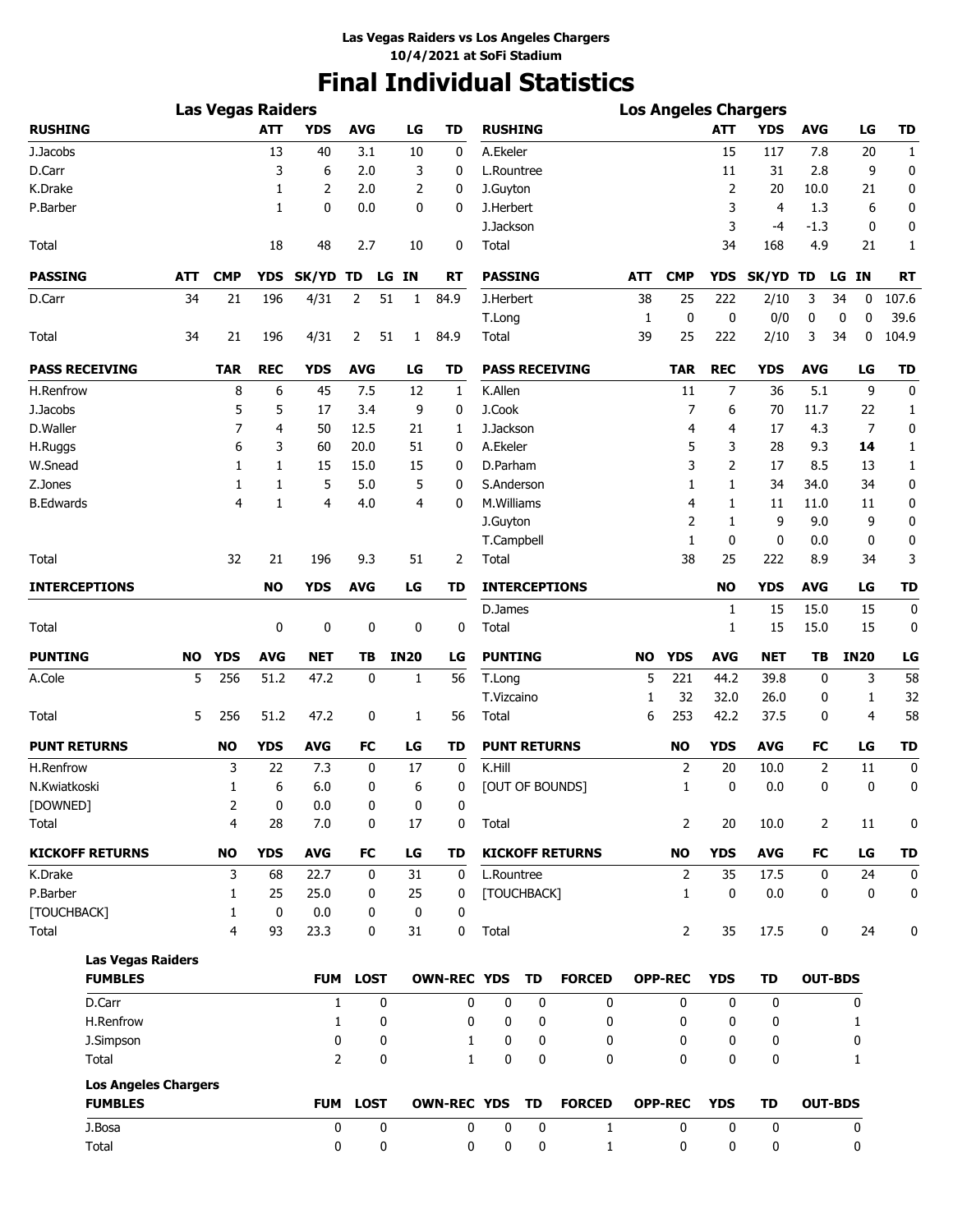# **Final Team Statistics**

|                                                   | <b>Visitor</b> | Home                      |
|---------------------------------------------------|----------------|---------------------------|
|                                                   | <b>Raiders</b> | <b>Chargers</b>           |
| <b>TOTAL FIRST DOWNS</b>                          | 13             | 25                        |
| By Rushing                                        | 2              | 11                        |
| By Passing                                        | 8              | 13                        |
| <b>By Penalty</b>                                 | 3              | 1                         |
| THIRD DOWN EFFICIENCY                             | 4-13-30.8%     | 4-13-30.8%                |
| <b>FOURTH DOWN EFFICIENCY</b>                     | 1-3-33.3%      | 2-3-66.7%                 |
| <b>TOTAL NET YARDS</b>                            | 213            | 380                       |
| Total Offensive Plays (inc. times thrown passing) | 56             | 75                        |
| Average gain per offensive play                   | 3.8            | 5.1                       |
| <b>NET YARDS RUSHING</b>                          | 48             | 168                       |
| <b>Total Rushing Plays</b>                        | 18             | 34                        |
| Average gain per rushing play                     | 2.7            | 4.9                       |
| Tackles for a loss-number and yards               | $1 - 1$        | $4 - 7$                   |
| <b>NET YARDS PASSING</b>                          | 165            | 212                       |
| Times thrown - yards lost attempting to pass      | $4 - 31$       | $2 - 10$                  |
| Gross yards passing                               | 196            | 222                       |
| <b>PASS ATTEMPTS-COMPLETIONS-HAD INTERCEPTED</b>  | $34 - 21 - 1$  | $39-25-0$                 |
| Avg gain per pass play (inc.# thrown passing)     | 4.3            | 5.2                       |
| <b>KICKOFFS Number-In End Zone-Touchbacks</b>     | $3 - 1 - 1$    | $5 - 3 - 1$               |
| <b>PUNTS Number and Average</b>                   | $5 - 51.2$     | $6 - 42.2$                |
| <b>Had Blocked</b>                                | 0              | $\mathbf 0$               |
| <b>FGs - PATs Had Blocked</b>                     | $0 - 0$        | $0 - 0$                   |
| <b>Net Punting Average</b>                        | 47.2           | 37.5                      |
| TOTAL RETURN YARDAGE (Not Including Kickoffs)     | 28             | 35                        |
| No. and Yards Punt Returns                        | $4 - 28$       | $2 - 20$                  |
| No. and Yards Kickoff Returns                     | 4-93           | $2 - 35$                  |
| No. and Yards Interception Returns                | $0 - 0$        | $1 - 15$                  |
| <b>PENALTIES Number and Yards</b>                 | $7 - 58$       | $7 - 105$                 |
| <b>FUMBLES Number and Lost</b>                    | $2 - 0$        | $0 - 0$                   |
| <b>TOUCHDOWNS</b>                                 | 2              | 4                         |
| Rushing                                           | 0              | 1                         |
| Passing                                           | 2              | $\ensuremath{\mathsf{3}}$ |
| <b>EXTRA POINTS Made-Attempts</b>                 | $2 - 2$        | $4 - 4$                   |
| Kicking Made-Attempts                             | $2 - 2$        | $4 - 4$                   |
| <b>FIELD GOALS Made-Attempts</b>                  | $0 - 1$        | $0-0$                     |
| <b>RED ZONE EFFICIENCY</b>                        | 2-2-100%       | 4-5-80%                   |
| <b>GOAL TO GO EFFICIENCY</b>                      | 1-1-100%       | 1-1-100%                  |
| <b>SAFETIES</b>                                   | 0              | 0                         |
| <b>FINAL SCORE</b>                                | 14             | 28                        |
| TIME OF POSSESSION                                | 25:17          | 34:43                     |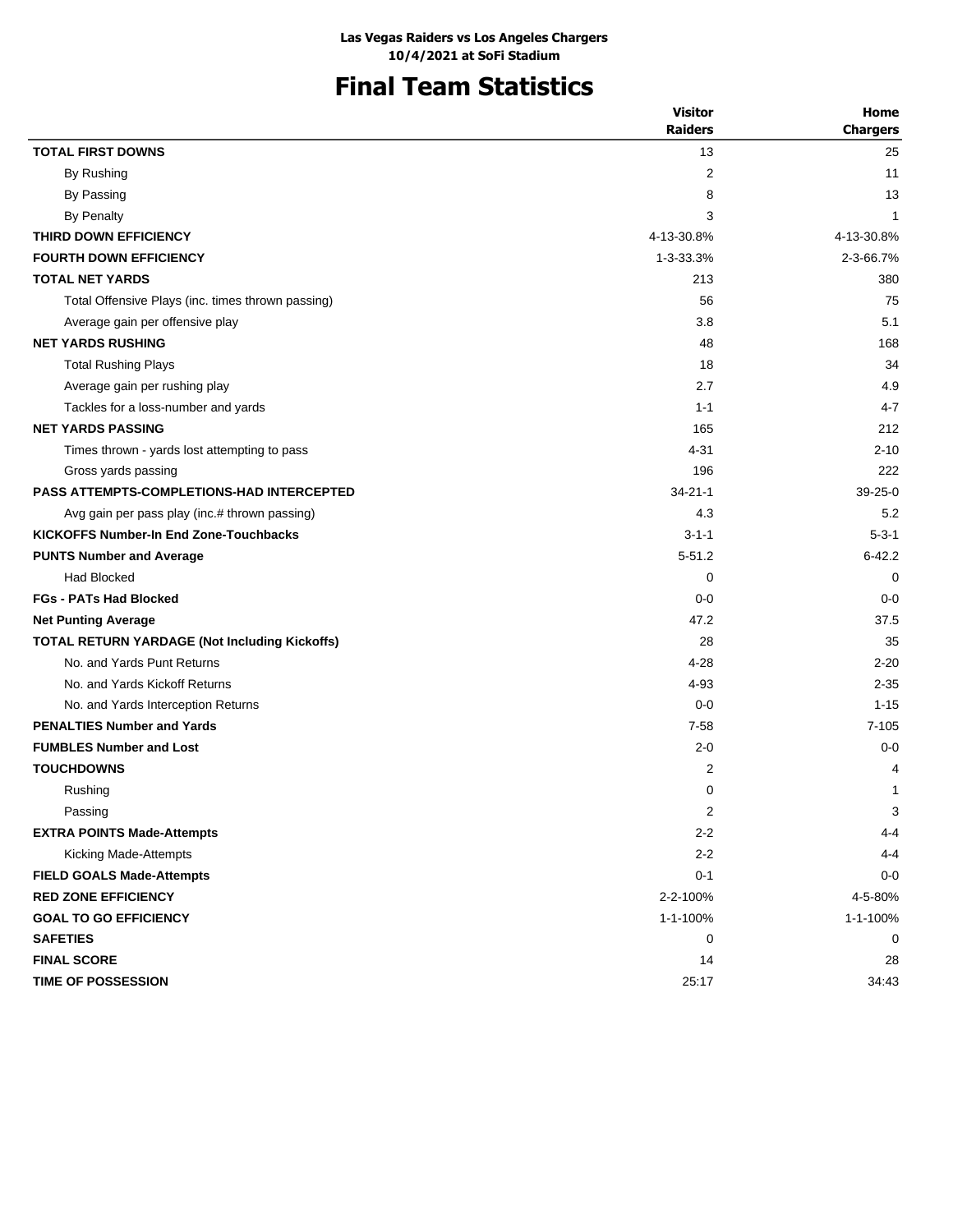# **Ball Possession And Drive Chart**

**Las Vegas Raiders**

| #  | Time<br>Recd | Time<br>Lost | <b>Time How Ball</b><br><b>Poss Obtained</b> | <b>Drive</b><br>Began | #<br><b>Play</b> | Yds<br>Gain | Yds<br>Pen | Net<br>Yds | 1st<br>Down | Last<br><b>Scrm</b> | <b>How Given</b><br>Up |
|----|--------------|--------------|----------------------------------------------|-----------------------|------------------|-------------|------------|------------|-------------|---------------------|------------------------|
| 1  | 8:01         | 6:21         | 1:40 Kickoff                                 | LV 30                 | 3                | 3           | 0          | 3          | 0           | LV 33               | Punt                   |
| 2  | 5:24         | 4:06         | $1:18$ Punt                                  | LV 23                 | 3                | -8          | $\Omega$   | -8         | $\Omega$    | LV 15               | Punt                   |
| 3  | 1:59         | 14:50        | 2:09 Downs                                   | LV 41                 | 3                | 5           | -5         | 0          | 0           | LV 41               | Punt                   |
| 4  | 13:26        | 11:34        | $1:52$ Punt                                  | <b>LAC 44</b>         | 4                |             | 0          |            | 0           | <b>LAC 37</b>       | Downs                  |
| 5  | 9:40         | 7:51         | 1:49 Punt                                    | LV 15                 | 6                | 33          | $-15$      | 18         |             | LV 33               | Punt                   |
| 6  | 4:16         | 2:44         | 1:32 Kickoff                                 | LV 8                  | 3                | 9           | 0          | 9          | $\Omega$    | LV 17               | Punt                   |
|    | 0:29         | 0:00         | 0:29 Kickoff                                 | LV 30                 | $\mathcal{P}$    | 2           | -5         | -3         | 0           | LV 25               | End of Half            |
| 8  | 15:00        | 9:01         | 5:59 Kickoff                                 | LV 22                 | 11               | 58          | 20         | 78         | 6           | * LAC 10            | Touchdown              |
| 9  | 4:39         | 1:44         | 2:55 Punt                                    | LV 19                 | 6                | 36          | 45         | 81         | 3           | $*$ LAC 3           | Touchdown              |
| 10 | 13:26        | 10:38        | $2:48$ Punt                                  | LV 14                 | 5.               | 52          | 0          | 52         |             | <b>LAC 34</b>       | Missed FG              |
| 11 | 5:20         | 3:14         | 2:06 Kickoff                                 | LV 25                 |                  | 13          | 15         | 28         | 2           | <b>LAC 47</b>       | Interception           |
| 12 | 1:51         | 1:11         | 0:40 Punt                                    | LV 10                 | 4                | 3           | 0          | 3          | 0           | LV 13               | Downs                  |

(293) Average LV 24

|  | <b>Los Angeles Chargers</b> |
|--|-----------------------------|
|  |                             |

| #             | Time<br>Recd | Time<br>Lost | <b>Time How Ball</b><br><b>Poss Obtained</b> | <b>Drive</b><br>Began | #<br><b>Play</b> | Yds<br>Gain | Yds<br>Pen | Net<br>Yds | 1st<br>Down  | Last<br>Scrm  | <b>How Given</b><br>Up |
|---------------|--------------|--------------|----------------------------------------------|-----------------------|------------------|-------------|------------|------------|--------------|---------------|------------------------|
|               | 15:00        | 8:01         | 6:59 Kickoff                                 | <b>LAC 25</b>         | 12               | 75          | 0          | 75         | 5            | $*$ LV 4      | Touchdown              |
| $\mathcal{P}$ | 6:21         | 5:24         | 0:57 Punt                                    | <b>LAC 24</b>         | 3                | 5           | 0          | 5          | 0            | <b>LAC 29</b> | Punt                   |
| 3             | 4:06         | 1:59         | 2:07 Punt                                    | <b>LAC 40</b>         | 5                | 19          | 0          | 19         | $\mathbf{1}$ | LV 41         | Downs                  |
| 4             | 14:50        | 13:26        | 1:24 Punt                                    | <b>LAC 10</b>         | 3                | 8           | 0          | 8          | 0            | LAC 18        | Punt                   |
| 5.            | 11:34        | 9:40         | 1:54 Downs                                   | <b>LAC 37</b>         | 3                | 7           | 0          | 7          | $\mathbf{0}$ | <b>LAC 44</b> | Punt                   |
| 6             | 7:51         | 4:16         | 3:35 Punt                                    | <b>LAC 20</b>         | 6                | 65          | 15         | 80         | 4            | * LV 10       | Touchdown              |
| 7             | 2:44         | 0:29         | 2:15 Punt                                    | <b>LAC 31</b>         | 9                | 69          | 0          | 69         | 5            | * LV 14       | Touchdown              |
| 8             | 9:01         | 4:39         | 4:22 Kickoff                                 | <b>LAC 27</b>         | 9                | 19          | 0          | 19         | 2            | <b>LAC 46</b> | Punt                   |
| 9             | 1:44         | 13:26        | 3:18 Kickoff                                 | <b>LAC 15</b>         | 9                | 32          | 5          | 37         | 3            | LV 48         | Punt                   |
| 10            | 10:38        | 5:20         | 5:18 Missed FG                               | <b>LAC 42</b>         | 10               | 58          | 0          | 58         | 4            | $*$ LV 11     | Touchdown              |
| 11            | 3:14         | 1:51         | 1:23 Interception                            | LAC 44                | 4                | 25          | -5         | 20         |              | LV 36         | Punt                   |
| 12            | 1:11         | 0:00         | 1:11 Downs                                   | LV 13                 | 2                | $-2$        | 0          | $-2$       | 0            | * LV 14       | End of Game            |
|               |              |              | $\overline{\phantom{a}}$                     | .                     |                  |             |            |            |              |               |                        |

(402) Average LAC 34

**\* inside opponent's 20**

|                | <b>Time of Possession by Quarter</b>   | 1st                | 2nd  | 3rd  | 4th                  | OТ | Total |
|----------------|----------------------------------------|--------------------|------|------|----------------------|----|-------|
| <b>Visitor</b> | Las Vegas Raiders                      | 4:57               | 5:52 | 8:54 | 5:34                 |    | 25:17 |
| Home           | Los Angeles Chargers                   | 10:03              | 9:08 | 6:06 | 9:26                 |    | 34:43 |
|                | <b>Kickoff Drive No.-Start Average</b> | Raiders: 5 - LV 23 |      |      | Chargers: 3 - LAC 22 |    |       |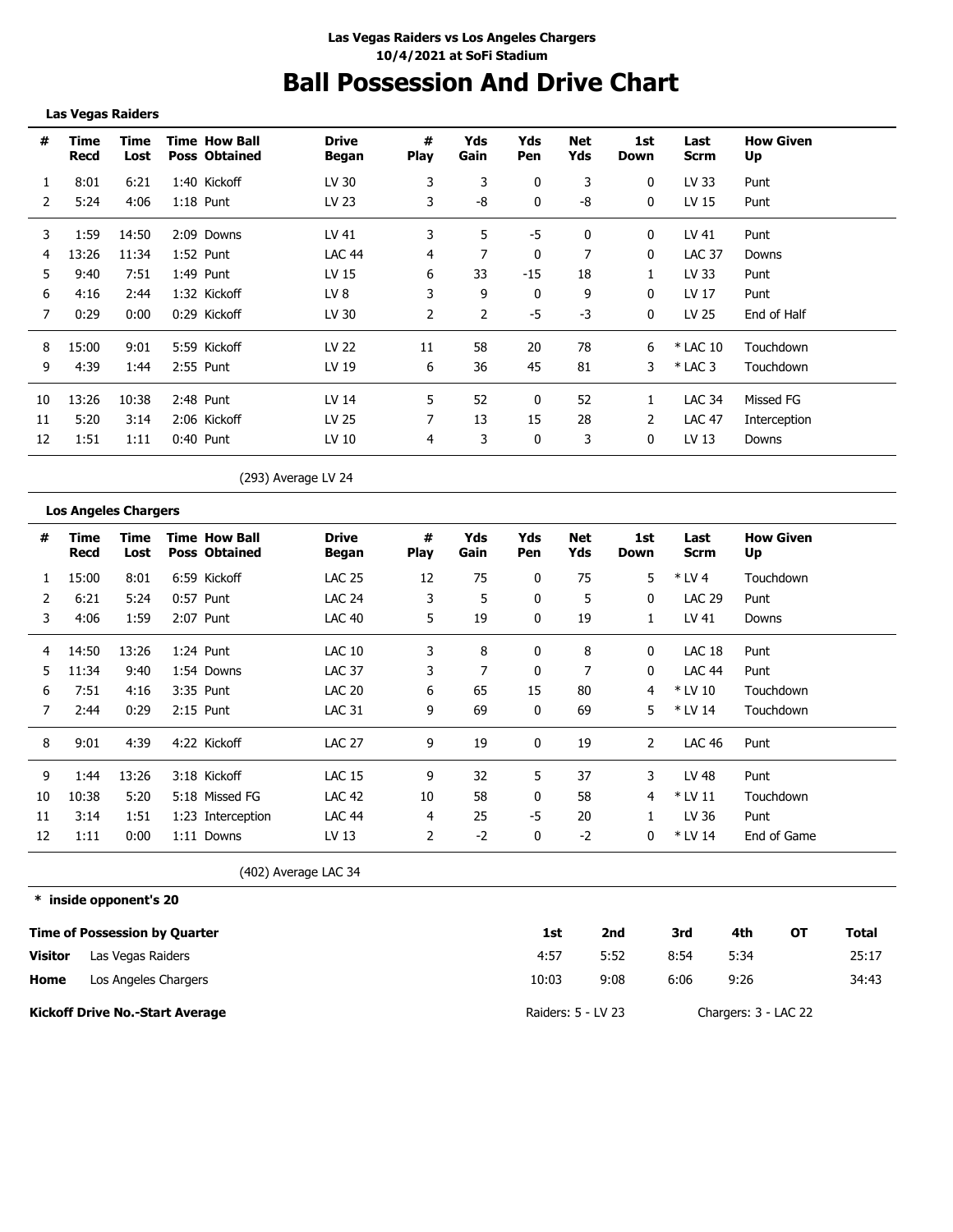# **Final Defensive Statistics**

| <b>Las Vegas Raiders</b> |                |              |                |                         | <b>Reqular Defensive Plays</b> |   |             |             |           |             |           |            | <b>Special Teams</b> |           |           |              |              | <b>Misc</b>  |              |           |
|--------------------------|----------------|--------------|----------------|-------------------------|--------------------------------|---|-------------|-------------|-----------|-------------|-----------|------------|----------------------|-----------|-----------|--------------|--------------|--------------|--------------|-----------|
|                          | <b>TKL</b>     | AST          | <b>COMB</b>    | SK                      | / YDS TFL                      |   | o           | IN          | <b>PD</b> | FF          | <b>FR</b> | <b>TKL</b> | <b>AST</b>           | <b>FF</b> | <b>FR</b> | <b>BL</b>    | <b>TKL</b>   | <b>AST</b>   | FF           | <b>FR</b> |
| C.Littleton              | 8              | 4            | 12             | 0                       | 0                              | 0 |             | 0           | 0         | 0           | 0         | 1          | 1                    | 0         | 0         | 0            | 0            | n            | 0            | 0         |
| D.Perryman               |                | 4            | 12             | 0                       | 0                              | 1 | 0           | 0           | 0         | 0           | 0         | 0          | 0                    | 0         | 0         | 0            | 0            | 0            | 0            | 0         |
| J.Abram                  | 4              | 4            | 8              | 0                       | 0                              | 1 | 0           | 0           | 0         | 0           | 0         | 0          | 0                    | 0         | 0         | 0            | 0            | 0            | 0            | 0         |
| A.Robertson              | 6              | 1            | 7              | 0                       | 0                              | 0 | 0           | 0           | 0         | 0           | 0         | 0          | 0                    | 0         | 0         | 0            | 0            | 0            | 0            | 0         |
| K.Wright                 | 2              | 3            | 5              | $\mathbf{0}$            | $\mathbf{0}$                   | 0 | $\mathbf 0$ | 0           | 0         | $\Omega$    | 0         | 0          | 0                    | 0         | 0         | $\mathbf{0}$ | 0            | 0            | 0            | 0         |
| T.Moehrig                |                | 0            | 4              | 0                       | 0                              | 0 | 0           | 0           | 1         | 0           | 0         |            | 0                    | 0         | 0         | 0            | 0            | 0            | 0            | 0         |
| N.Hobbs                  |                | 2            | 4              | 0                       | 0                              | 0 | 0           | 0           | 0         | 0           | 0         | 0          | 0                    | 0         | 0         | 0            | 0            | 0            | 0            | 0         |
| J.Hankins                |                | 3            | 4              | 0                       | 0                              | 0 | 0           | 0           | 0         | 0           | 0         | 0          | 0                    | 0         | 0         | 0            | 0            | 0            | 0            | 0         |
| D.Philon                 | 2              | $\mathbf{1}$ | 3              | $\overline{2}$          | 10                             | 2 | 2           | $\mathbf 0$ | 0         | 0           | 0         | 0          | 0                    | 0         | 0         | 0            | 0            | 0            | 0            | 0         |
| D.Arnette                |                | 2            | 3              | 0                       | 0                              | 0 | 0           | 0           | 0         | 0           | 0         | 0          | 0                    | 0         | 0         | 0            | 0            | 0            | 0            | 0         |
| C.Hayward                | 2              | 0            | 2              | 0                       | 0                              | 1 | 0           | 0           | 0         | 0           | 0         | 0          | 0                    | 0         | 0         | 0            | 0            | 0            | 0            | 0         |
| R.Teamer                 | $\overline{2}$ | 0            | 2              | 0                       | $\mathbf{0}$                   | 0 | 0           | 0           | 0         | 0           | 0         | 0          | 0                    | 0         | 0         | 0            | 0            | 0            | 0            | 0         |
| N.Kwiatkoski             |                | 1            | $\overline{2}$ | 0                       | 0                              | 0 | 0           | 0           | 0         | 0           | 0         | 0          | 0                    | 0         | 0         | 0            | 0            | 0            | 0            | 0         |
| S.Thomas                 |                | 2            | 2              | 0                       | 0                              | 0 |             | 0           | 1         | 0           | 0         | 0          | 0                    | 0         | 0         | 0            | 0            | 0            | 0            | 0         |
| Y.Ngakoue                |                | 0            | 1              | 0                       | 0                              | 0 | 2           | 0           | 0         | 0           | 0         | 0          | 0                    | 0         | 0         | 0            | 0            | 0            | 0            | 0         |
| C.Ferrell                | 1              | 0            | 1              | 0                       | 0                              | 0 | 0           | 0           | 0         | 0           | 0         | 0          | 0                    | 0         | 0         | 0            | 0            | 0            | 0            | 0         |
| C.Nassib                 |                | $\mathbf{0}$ | 1              | 0                       | $\mathbf{0}$                   | 1 | 0           | 0           | 0         | 0           | 0         | 0          | 0                    | 0         | 0         | $\mathbf{0}$ | 0            | 0            | 0            | 0         |
| M.Crosby                 |                | 1            | 1              | 0                       | 0                              | 0 |             | 0           | 1         | 0           | 0         | 0          | 0                    | 0         | 0         | $\mathbf{0}$ | 0            | 0            | 0            | 0         |
| Q.Jefferson              | 0              | 0            | 0              | 0                       | 0                              | 0 | 1           | 0           | 0         | 0           | 0         | 0          | 0                    | 0         | 0         | 0            | 0            | 0            | 0            | 0         |
| H.Renfrow                | 0              | 0            | 0              | 0                       | 0                              | 0 | 0           | 0           | 1         | 0           | 0         | 0          | 0                    | 0         | 0         | 0            | 0            | 0            | 0            | 0         |
| T.Gillespie              | 0              | $\mathbf{0}$ | 0              | $\mathbf{0}$            | $\mathbf{0}$                   | 0 | 0           | $\mathbf 0$ | 0         | 0           | 0         | 1          | 0                    | 0         | 0         | 0            | 0            | $\mathbf{0}$ | 0            | 0         |
| D.Deablo                 |                | 0            | 0              | 0                       | 0                              | 0 | 0           | 0           | 0         | 0           | 0         | 0          | 1                    | 0         | 0         | 0            | 0            | 0            | 0            | 0         |
| D.Waller                 |                | 0            | 0              | 0                       | $\mathbf{0}$                   | 0 | 0           | 0           | 0         | 0           | 0         | 0          | 0                    | 0         | 0         | 0            | 1            | $\mathbf{0}$ | 0            | 0         |
| J.Simpson                | 0              | 0            | 0              | 0                       | 0                              | 0 | 0           | 0           | 0         | 0           | 0         | 0          | 0                    | 0         | 0         | 0            | 0            | 0            | 0            |           |
| Total                    | 46             | 28           | 74             | $\overline{\mathbf{c}}$ | 10                             | 6 | 7           | $\mathbf 0$ | 4         | $\mathbf 0$ | 0         | 3          | 2                    | 0         | $\bf{0}$  | 0            | $\mathbf{1}$ | 0            | $\mathbf{0}$ | 1         |

**TKL = Tackle AST = Assist COMB = Combined QH=QB Hit IN = Interception PD = Pass Defense FF = Forced Fumble FR = Fumble Recovery**

| <b>Los Angeles Chargers</b> |            |                |             |           | <b>Regular Defensive Plays</b> |               |   |              |           |           |           |              | <b>Special Teams</b> |           |           |           |              | <b>Misc</b> |    |           |
|-----------------------------|------------|----------------|-------------|-----------|--------------------------------|---------------|---|--------------|-----------|-----------|-----------|--------------|----------------------|-----------|-----------|-----------|--------------|-------------|----|-----------|
|                             | <b>TKL</b> | <b>AST</b>     | <b>COMB</b> | <b>SK</b> | / YDS                          | <b>TFL QH</b> |   | IN           | <b>PD</b> | <b>FF</b> | <b>FR</b> | <b>TKL</b>   | <b>AST</b>           | <b>FF</b> | <b>FR</b> | <b>BL</b> | <b>TKL</b>   | <b>AST</b>  | FF | <b>FR</b> |
| D.James                     |            | 3              | 6           | 0         | 0                              | n             |   |              |           | C         | 0         | 0            | 0                    | 0         | 0         | 0         | $\mathbf{0}$ | 0           | 0  | 0         |
| M.Davis                     |            |                | 5           | 0         | 0                              | 0             | C | 0            |           | 0         | 0         | 0            | 0                    | 0         | 0         | 0         | 0            | 0           | 0  | 0         |
| L.Joseph                    |            | 2              | 5           | 0         | 0                              | 0             | 0 | 0            | 0         | 0         | 0         | 0            | 0                    | 0         | 0         | 0         | 0            | 0           | 0  | 0         |
| D.Tranquill                 |            | 3              | 5           | 0         | 0                              | 0             |   | 0            | 0         | 0         | 0         | 0            | 0                    | 0         | 0         | 0         | 0            | 0           | 0  | 0         |
| N.Adderley                  | 2          | 3              | 5           | 0         | 0                              | 0             | 0 | 0            | 1         | 0         | 0         | 0            | 0                    | 0         | 0         | 0         | 0            | 0           | 0  | 0         |
| A.Samuel                    |            |                | 4           | 0         | 0                              | 0             | 0 | 0            | 1         | 0         | 0         | 0            | 0                    | 0         | 0         | 0         | 0            | 0           | 0  | 0         |
| K.White                     |            |                | 4           | 0         | 0                              |               | 0 | 0            | 0         | 0         | 0         | 0            | 0                    | 0         | 0         | 0         | 0            | 0           | 0  | 0         |
| C.Covington                 | 3          | 0              | 3           | 1         | 6                              | 1             |   | 0            | 0         | 0         | 0         | 0            | 0                    | 0         | 0         | 0         | 0            | 0           | 0  | 0         |
| J.Tillery                   |            | $\overline{2}$ | 3           | 1         | 10                             | 1             |   | $\mathbf{0}$ | 0         | 0         | 0         | 0            | 0                    | 0         | 0         | 0         | 0            | 0           | 0  | 0         |
| K.Fackrell                  |            | 0              | 2           |           | 3                              |               |   | 0            | 1         | 0         | 0         | 0            | 0                    | 0         | 0         | 0         | 0            | 0           | 0  | 0         |
| T.Campbell                  |            | 0              | 2           | 0         | 0                              | 0             |   | 0            | 0         | 0         | 0         |              | 0                    | 0         | 0         | 0         | 0            | 0           | Ω  | 0         |
| J.Bosa                      |            | 0              | 1           | 1         | 12                             | 0             | 2 | 0            | 0         | 1         | 0         | 0            | 0                    | 0         | 0         | 0         | 0            | 0           | 0  | 0         |
| U.Nwosu                     |            | 0              | 1           | 0         | 0                              | 0             |   | 0            | 0         | 0         | 0         | 0            | 0                    | 0         | 0         | 0         | 0            | 0           | 0  | 0         |
| A.Gilman                    |            | 0              |             | 0         | 0                              | 0             |   | 0            | 0         | 0         | 0         | 0            | 1                    | 0         | 0         | 0         | 0            | 0           | 0  | 0         |
| C.Rumph                     |            | 0              |             | 0         | 0                              | 0             |   | 0            | 0         | 0         | 0         | 0            | 0                    | 0         | 0         | 0         | 0            | 0           | 0  | 0         |
| F.Merrill                   |            | 0              | 1           | 0         | 0                              | 0             | 0 | 0            | 0         | 0         | 0         | 0            | 0                    | 0         | 0         | 0         | 0            | 0           | 0  | 0         |
| J.Gaziano                   |            | 0              | 1           | 0         | 0                              | 0             | 0 | 0            | 0         | 0         | 0         | $\mathbf{0}$ | 0                    | 0         | 0         | 0         | 0            | 0           | 0  | 0         |
| N.Niemann                   |            | 0              | 0           | 0         | 0                              | 0             | 0 | 0            | 0         | 0         | 0         | 2            | 0                    | 0         | 0         | 0         | 0            | 0           | 0  | 0         |
| K.Hall                      |            | 0              | 0           | 0         | 0                              | 0             | 0 | 0            | 0         | 0         | 0         |              | 1                    | 0         | 0         | 0         | 0            | 0           | 0  | 0         |
| A.Ogbongbemiga              | 0          | 0              | 0           | 0         | 0                              | 0             | 0 | 0            | 0         | 0         | 0         | 1            | 0                    | 0         | 0         | 0         | 0            | 0           | 0  | 0         |
| G.Nabers                    | U          | $\mathbf{0}$   | 0           | 0         | 0                              | 0             | 0 | 0            | 0         | 0         | 0         | 1            | 0                    | 0         | 0         | 0         | 0            | 0           | 0  | 0         |
| M.Feiler                    |            | 0              | 0           | 0         | 0                              | 0             | U | 0            | 0         | 0         | 0         |              | 0                    | 0         | 0         | 0         | 0            | 0           | n  | 0         |
| Total                       | 34         | 16             | 50          | 4         | 31                             |               |   |              | 5         | 1         | 0         | 7            | 2                    | 0         | 0         | 0         | 0            | 0           |    | 0         |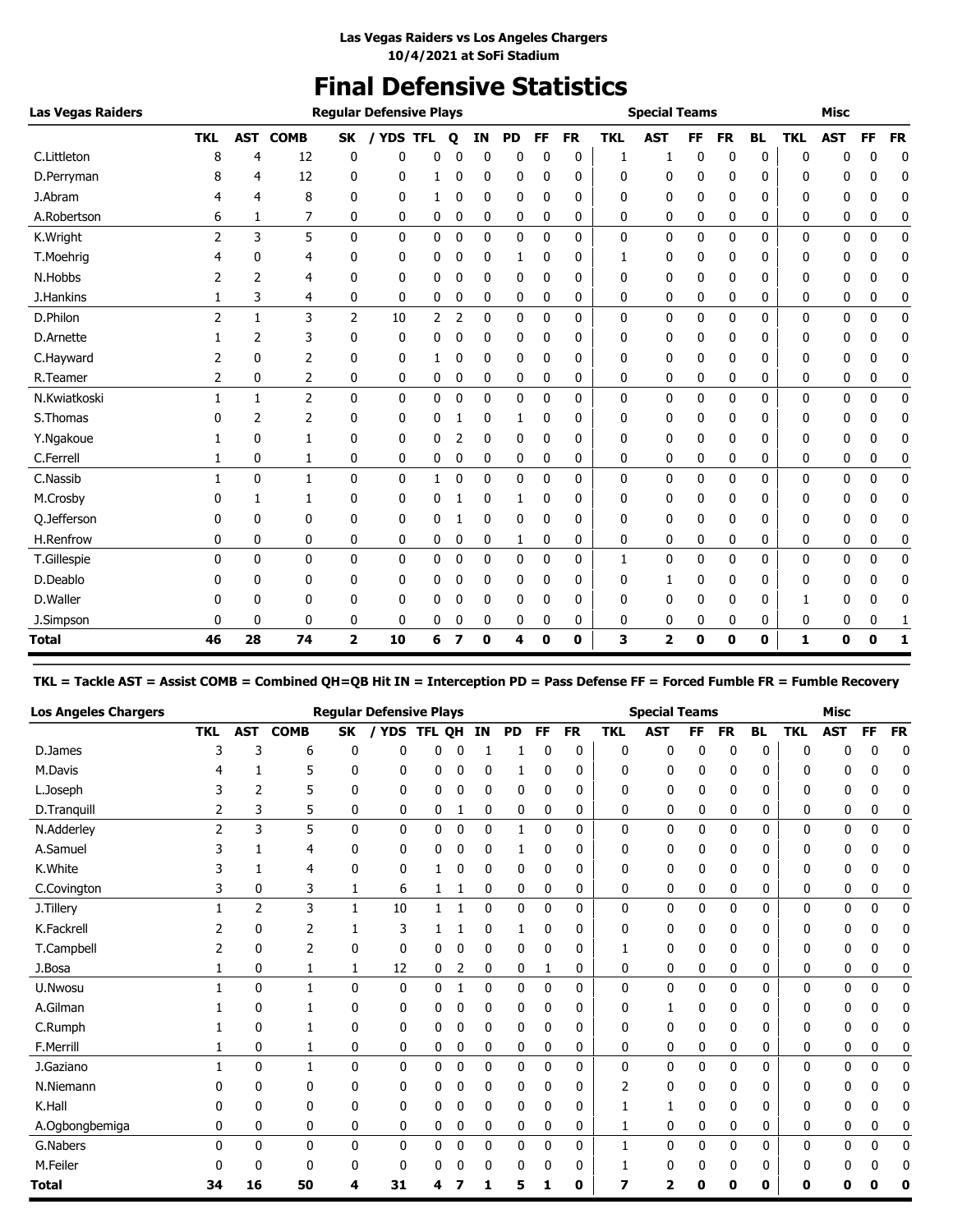### **Las Vegas Raiders vs Los Angeles Chargers**

**10/4/2021 at SoFi Stadium**

## **First Half Summary**

|          |     | PERIOD SCORES                                    |                                                                            | TIME OF POSSESSION |                |      |
|----------|-----|--------------------------------------------------|----------------------------------------------------------------------------|--------------------|----------------|------|
| Raiders  |     | $0 \t 0 = 0$                                     | Raiders                                                                    | 10:49              |                |      |
| Chargers |     | $7 \t14 = 21$                                    | Chargers                                                                   | 19:11              |                |      |
|          |     |                                                  | <b>Scoring Plays</b>                                                       |                    |                |      |
| Team     | Otr | Time Play Description (Extra Point) (Drive Info) |                                                                            |                    | <b>Visitor</b> | Home |
| Chargers |     |                                                  | 8:01 D. Parham 4 yd. pass from J. Herbert (T. Vizcaino kick) (12-75, 6:59) |                    | 0              |      |
| Chargers |     |                                                  | 4:16 J.Cook 10 yd. pass from J.Herbert (T.Vizcaino kick) (6-80, 3:35)      |                    |                | 14   |

|                                            | Las Vegas Raiders | Los Angeles Chargers |
|--------------------------------------------|-------------------|----------------------|
| <b>TOTAL FIRST DOWNS</b>                   |                   | 15                   |
| First Downs Rushing-Passing-by Penalty     | $0 - 1 - 0$       | $4 - 10 - 1$         |
| <b>THIRD DOWN EFFICIENCY</b>               | 1-7-14.3%         | 4-8-50.0%            |
| <b>TOTAL NET YARDS</b>                     | 51                | 248                  |
| <b>Total Offensive Plays</b>               | 24                | 41                   |
| <b>NET YARDS RUSHING</b>                   | 21                | 78                   |
| <b>NET YARDS PASSING</b>                   | 30                | 170                  |
| Gross Yards Passing                        | 52                | 175                  |
| Times thrown-yards lost attempting to pass | $2 - 22$          | $1 - 5$              |
| Pass Attempts-Completions-Had Intercepted  | $13 - 7 - 0$      | $26 - 20 - 0$        |
| <b>Punts-Number and Average</b>            | $5 - 51.2$        | $3 - 49.0$           |
| <b>Penalties-Number and Yards</b>          | $6 - 53$          | $2 - 20$             |
| <b>Fumbles-Number and Lost</b>             | $2 - 0$           | $0 - 0$              |
| <b>Red Zone Efficiency</b>                 | $0 - 0 - 0%$      | $3 - 3 - 100%$       |
| <b>Average Drive Start</b>                 | LV 29             | <b>LAC 27</b>        |

Chargers 2 0:29 A.Ekeler 14 yd. pass from J.Herbert (T.Vizcaino kick) (9-69, 2:15) 0 21

|                       | <b>Las Vegas Raiders</b> |                |              |                                |            |       |              | <b>Los Angeles Chargers</b> |    |                       |           |           |            |            |                      |                |              |            |             |              |             |
|-----------------------|--------------------------|----------------|--------------|--------------------------------|------------|-------|--------------|-----------------------------|----|-----------------------|-----------|-----------|------------|------------|----------------------|----------------|--------------|------------|-------------|--------------|-------------|
| <b>RUSHING</b>        |                          |                | <b>ATT</b>   | <b>YDS</b>                     | <b>AVG</b> |       | LG           | <b>TD</b>                   |    | <b>RUSHING</b>        |           |           |            |            |                      | <b>ATT</b>     | <b>YDS</b>   | <b>AVG</b> |             | LG           | <b>TD</b>   |
| J.Jacobs              |                          |                | 8            | 19                             |            | 2.4   | 5            |                             | 0  | A.Ekeler              |           |           |            |            |                      | 8              | 59           |            | 7.4         | 18           | 0           |
| K.Drake               |                          |                | 1            | 2                              |            | 2.0   | 2            |                             | 0  | J.Guyton              |           |           |            |            |                      | 2              | 20           | 10.0       |             | 21           | 0           |
|                       |                          |                |              |                                |            |       |              |                             |    | L.Rountree            |           |           |            |            |                      | 1              | 3            |            | 3.0         | 3            | 0           |
|                       |                          |                |              |                                |            |       |              |                             |    | J.Jackson             |           |           |            |            |                      | 3              | $-4$         | $-1.3$     |             | 0            | 0           |
| Total                 |                          |                | 9            | 21                             |            | 2.3   | 5            |                             | 0  | Total                 |           |           |            |            |                      | 14             | 78           |            | 5.6         | 21           | 0           |
| <b>PASSING</b>        | <b>ATT</b>               | <b>CMP</b>     | <b>YDS</b>   | <b>SK/YD</b>                   | TD         | LG IN |              | <b>RT</b>                   |    | <b>PASSING</b>        |           |           |            | <b>ATT</b> | <b>CMP</b>           | <b>YDS</b>     | <b>SK/YD</b> | <b>TD</b>  |             | LG IN        | <b>RT</b>   |
| D.Carr                | 13                       | 7              | 52           | 2/22                           | 0          | 21    | 0            | 63.6                        |    | J.Herbert             |           |           |            | 25         | 20                   | 175            | 1/5          | 3          | 34          | 0            | 135.4       |
|                       |                          |                |              |                                |            |       |              |                             |    | T.Long                |           |           |            | 1          | 0                    | 0              | 0/0          | 0          | 0           | $\mathbf{0}$ | 39.6        |
| Total                 | 13                       | 7              | 52           | 2/22                           | 0          | 21    | 0            | 63.6                        |    | Total                 |           |           |            | 26         | 20                   | 175            | 1/5          | 3          | 34          | 0            | 132.7       |
| <b>PASS RECEIVING</b> |                          | <b>TAR</b>     | <b>REC</b>   | <b>YDS</b>                     | <b>AVG</b> |       | LG           | <b>TD</b>                   |    | <b>PASS RECEIVING</b> |           |           |            |            | <b>TAR</b>           | <b>REC</b>     | <b>YDS</b>   | <b>AVG</b> |             | LG           | <b>TD</b>   |
| H.Renfrow             |                          | 4              | 2            | 19                             |            | 9.5   | 12           |                             | 0  | K.Allen               |           |           |            |            | 6                    | 5              | 23           |            | 4.6         | 7            | $\mathbf 0$ |
| H.Ruggs               |                          | 3              | 2            | 9                              |            | 4.5   | 5            |                             | 0  | J.Jackson             |           |           |            |            | 4                    | 4              | 17           |            | 4.3         | 7            | 0           |
| J.Jacobs              |                          | 2              | 2            | 3                              |            | 1.5   | 3            |                             | 0  | J.Cook                |           |           |            |            | 3                    | 3              | 36           | 12.0       |             | 22           | 1           |
| D.Waller              |                          | 2              | $\mathbf{1}$ | 21                             | 21.0       |       | 21           |                             | 0  | A.Ekeler              |           |           |            |            | 4                    | 3              | 28           |            | 9.3         | 14           | 1           |
| <b>B.Edwards</b>      |                          | $\mathbf{1}$   | $\mathbf{0}$ | $\mathbf{0}$                   |            | 0.0   | $\mathbf{0}$ |                             | 0  | D.Parham              |           |           |            |            | 2                    | $\overline{2}$ | 17           |            | 8.5         | 13           | 1           |
|                       |                          |                |              |                                |            |       |              |                             |    | S.Anderson            |           |           |            |            | 1                    | 1              | 34           | 34.0       |             | 34           | 0           |
|                       |                          |                |              |                                |            |       |              |                             |    | M.Williams            |           |           |            |            | 2                    | 1              | 11           | 11.0       |             | 11           | 0           |
|                       |                          |                |              |                                |            |       |              |                             |    | J.Guyton              |           |           |            |            | 2                    | 1              | 9            |            | 9.0         | 9            | 0           |
|                       |                          |                |              |                                |            |       |              |                             |    | T.Campbell            |           |           |            |            | $\mathbf{1}$         | 0              | 0            |            | 0.0         | 0            | 0           |
| Total                 |                          | 12             | 7            | 52                             |            | 7.4   | 21           |                             | 0  | Total                 |           |           |            |            | 25                   | 20             | 175          |            | 8.8         | 34           | 3           |
| Las Vegas Raiders     |                          |                |              | <b>Regular Defensive Plays</b> |            |       |              |                             |    |                       |           |           |            |            | <b>Special Teams</b> |                |              |            | <b>Misc</b> |              |             |
|                       | <b>TKL</b>               | <b>AST</b>     | <b>COMB</b>  |                                | <b>SK</b>  |       | / YDS TFL    | Q                           | ΙN | <b>PD</b>             | <b>FF</b> | <b>FR</b> | <b>TKL</b> | <b>AST</b> | FF                   | <b>FR</b>      | <b>BL</b>    | <b>TKL</b> | <b>AST</b>  | FF           | <b>FR</b>   |
| D.Perryman            |                          | 6              | 3            | 9                              | 0          |       | $\mathbf{0}$ | 0<br>1                      |    | 0<br>0                | 0         | 0         | 0          |            | 0<br>0               | 0              | 0            | 0          | 0           | 0            | 0           |
| C.Littleton           |                          | 4              | 3            | 7                              | 0          |       | 0            | 0<br>0                      |    | 0<br>0                | 0         | 0         | 1          |            | 0<br>1               | 0              | 0            | 0          | 0           | 0            | 0           |
| J.Abram               |                          | $\overline{2}$ | 3            | 5                              | 0          |       | 0            | 0<br>0                      |    | 0<br>0                | 0         | 0         | 0          |            | $\mathbf{0}$<br>0    | 0              | 0            | 0          | 0           | 0            | 0           |
| T.Moehrig             |                          | 3              | 0            | 3                              | 0          |       | 0            | 0<br>0                      |    | 0<br>0                | 0         | 0         | 0          |            | 0<br>0               | 0              | 0            | 0          | 0           | 0            | 0           |
| Total                 |                          | 15             | 9            | 24                             | 0          |       | 0            | 0<br>$\mathbf{1}$           |    | 0<br>0                | 0         | 0         | 1          |            | $\bf{0}$<br>1        | 0              | 0            | 0          | $\mathbf 0$ | 0            | $\bf{0}$    |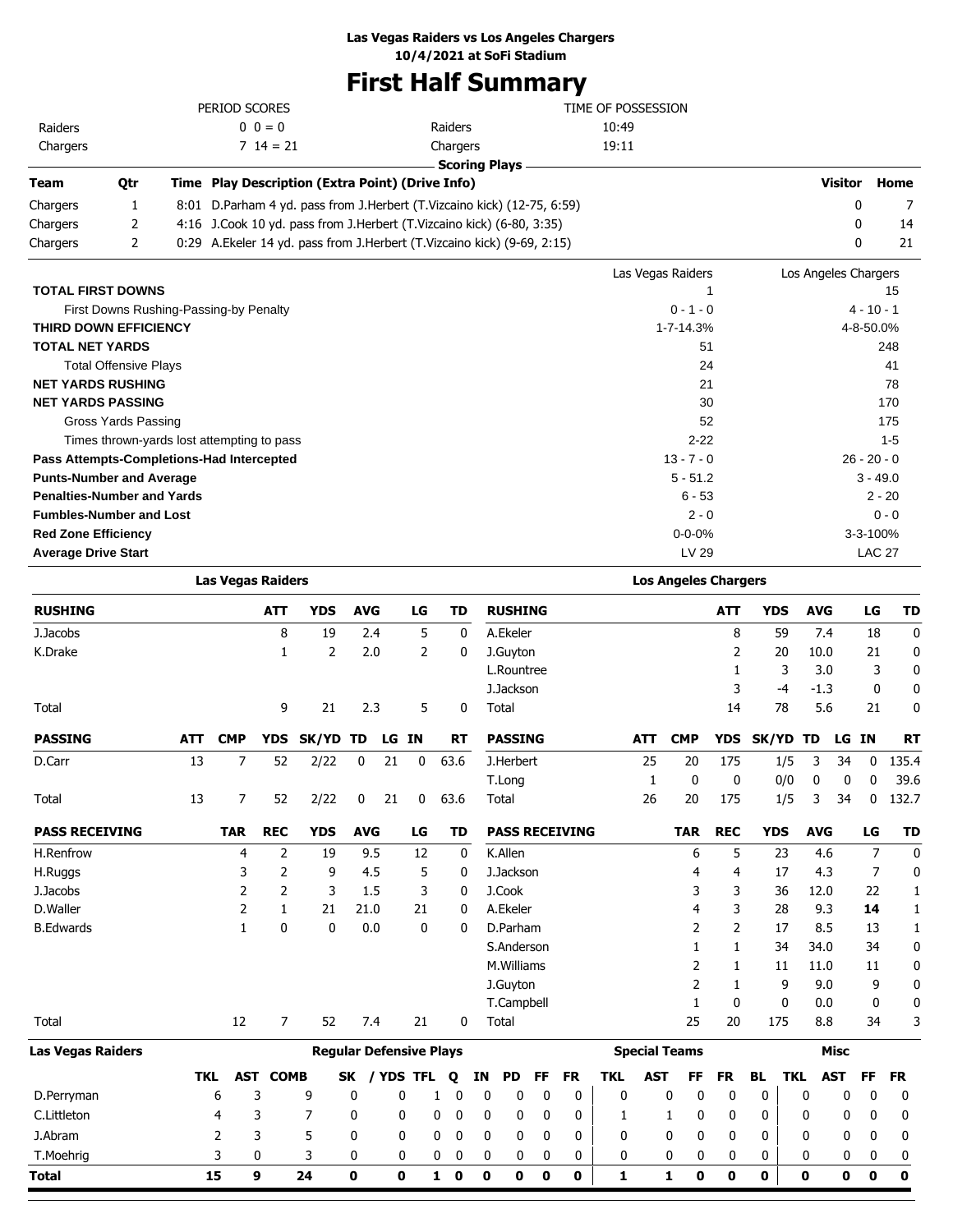## **First Half Summary**

| <b>Los Angeles Chargers</b> |     |            |             |           | <b>Regular Defensive Plays</b> |            |    |     |    | <b>Special Teams</b><br>Misc |     |            |    |           |     |      |     |     |           |
|-----------------------------|-----|------------|-------------|-----------|--------------------------------|------------|----|-----|----|------------------------------|-----|------------|----|-----------|-----|------|-----|-----|-----------|
|                             | TKL | <b>AST</b> | <b>COMB</b> | <b>SK</b> |                                | YDS TFL QH | IN | PD. | FF | <b>FR</b>                    | TKL | <b>AST</b> | FF | <b>FR</b> | BL. | TKL. | AST | FF. | <b>FR</b> |
| D. Tranguill                |     |            | 4           |           |                                | υ          |    |     |    | 0                            | 0   |            |    |           | 0   |      |     |     | 0         |
| L.Joseph                    |     |            |             |           |                                | U          |    |     |    | 0                            | 0   |            |    |           | 0   |      |     |     | 0         |
| T.Campbell                  |     |            |             |           |                                | U          |    |     |    | 0                            |     |            |    |           | 0   |      |     |     | 0         |
| K.White                     |     |            |             |           |                                |            |    |     |    | 0                            | 0   | 0          |    |           | 0   |      |     |     | $\Omega$  |
| <b>Total</b>                |     | 4          |             |           |                                |            | u  |     | 0  | 0                            |     | o          | 0  |           |     | o    | o   |     | 0         |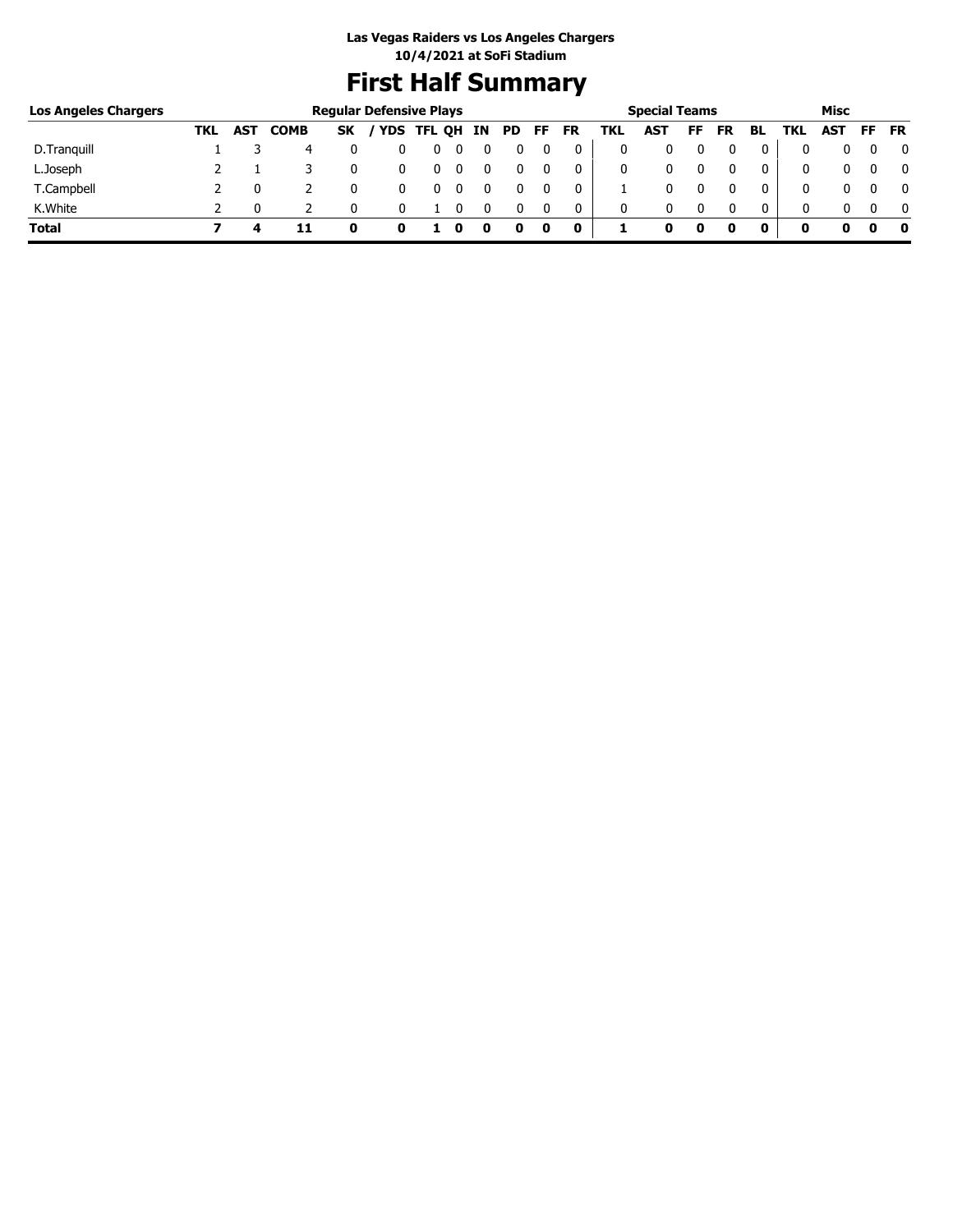### **Play By Play Play Play Play First Quarter** 10/4/2021

| . |                                                                                                           |  |
|---|-----------------------------------------------------------------------------------------------------------|--|
|   | LV wins the coin toss and elects to defer. LAC elects to Receive, and LV elects to defend the north goal. |  |

The game has been suspended. Kickoff has been delayed due to weather.

The game has resumed.

D.Carlson kicks 65 yards from LV 35 to end zone, Touchback.

#### **Los Angeles Chargers at 15:00**

| 1-10-LAC 25     | (15:00) (Shotgun) J. Herbert pass short left to K. Allen to LAC 30 for 5 yards (D. Perryman).             |                |
|-----------------|-----------------------------------------------------------------------------------------------------------|----------------|
| 2-5-LAC 30      | (14:31) (Shotgun) A. Ekeler left tackle to LAC 37 for 7 yards (C. Littleton).                             | R <sub>1</sub> |
| 1-10-LAC 37     | (13:58) PENALTY on LAC-M.Feiler, False Start, 5 yards, enforced at LAC 37 - No Play.                      |                |
| 1-15-LAC 32     | (13:37) (Shotgun) J.Herbert pass short right to K.Allen to LAC 36 for 4 yards (C.Hayward).                |                |
| 2-11-LAC 36     | (13:09) (Shotgun) PENALTY on LV-M.Crosby, Neutral Zone Infraction, 5 yards, enforced at LAC 36 - No Play. |                |
| 2-6-LAC 41      | (12:53) J.Herbert pass deep left to J.Cook to LV 37 for 22 yards (T.Moehrig).                             | P <sub>2</sub> |
| 1-10-LV 37      | $(12:16)$ J. Guyton right end to LV 38 for -1 yards (C. Hayward).                                         |                |
| 2-11-LV 38      | $(11:42)$ A. Ekeler up the middle to LV 20 for 18 yards (T. Moehrig).                                     | R <sub>3</sub> |
| $1-10-LV$ 20    | (11:05) (Shotgun) J.Herbert pass short right to J.Jackson pushed ob at LV 13 for 7 yards (C.Littleton).   |                |
| $2 - 3 - LV$ 13 | (10:35) J.Jackson left end to LV 14 for -1 yards (D.Perryman, C.Littleton).                               |                |
| $3-4-LV$ 14     | (9.58) (Shotgun) J. Herbert pass short left to J. Jackson to LV 7 for 7 yards (D. Arnette; N. Hobbs).     | P <sub>4</sub> |
| $1-7-LV$ 7      | (9:21) M.Schofield reported in as eligible. J.Jackson right guard to LV 7 for no gain (D.Perryman).       |                |
| $2 - 7 - LV$ 7  | $(8:44)$ (Shotgun) L. Rountree up the middle to LV 4 for 3 yards (J. Abram).                              |                |
| $3-4-LV$ 4      | (8:06) (Shotgun) J.Herbert pass short middle to D.Parham for 4 yards, TOUCHDOWN.                          | P <sub>5</sub> |
|                 | T. Vizcaino extra point is GOOD, Center-M. Overton, Holder-T. Long.                                       |                |
|                 | LV $0$ LAC 7, 12 plays, 75 yards, 1 penalty, 6:59 drive, 6:59 elapsed                                     |                |

T.Vizcaino kicks 60 yards from LAC 35 to LV 5. P.Barber to LV 30 for 25 yards (A.Ogbongbemiga, K.Hall).

#### **Las Vegas Raiders at 8:01, (1st play from scrimmage 7:55)**

| $1-10-LV$ 30<br>(7:55) J.Jacobs right tackle to LV 32 for 2 yards (D.James; L.Joseph). |  |
|----------------------------------------------------------------------------------------|--|
|----------------------------------------------------------------------------------------|--|

- 2-8-LV 32 (7:18) (No Huddle, Shotgun) J.Jacobs right tackle to LV 33 for 1 yard (U.Nwosu, D.Tranquill).
- 3-7-LV 33 (6:38) (Shotgun) D.Carr pass incomplete short left to H.Renfrow.
- 4-7-LV 33 (6:33) A.Cole punts 54 yards to LAC 13, Center-T.Sieg. K.Hill to LAC 24 for 11 yards (C.Littleton; D.Deablo).

#### **Los Angeles Chargers at 6:21**

| $1-10-LAC24$  | $(6:21)$ J. Herbert pass incomplete short left.                                    |
|---------------|------------------------------------------------------------------------------------|
| 2-10-LAC 24   | (6:16) A. Ekeler right guard to LAC 29 for 5 yards (Y. Ngakoue, D. Perryman).      |
|               | Timeout #1 by LV at $05:42$ .                                                      |
| $3-5$ -LAC 29 | (5:42) (Shotgun) J. Herbert pass incomplete short left to K. Allen (S. Thomas).    |
| 4-5-LAC 29    | (5:37) T.Long punts 48 yards to LV 23, Center-M.Overton, downed by LAC-T.Campbell. |

**Las Vegas Raiders at 5:24**

| $1-10-LV$ 23                 | (5:24) D.Carr pass incomplete short middle to H.Renfrow (A.Samuel).                                                           |    |
|------------------------------|-------------------------------------------------------------------------------------------------------------------------------|----|
| $2-10-LV$ 23                 | (5.21) (Shotgun) D.Carr pass short right to H.Ruggs to LV 27 for 4 yards (M.Davis).                                           |    |
|                              | Timeout #2 by LV at $04:35$ .                                                                                                 |    |
| $3-6-LV$ 27                  | (4:35) (Shotgun) D.Carr sacked at LV 18 for -9 yards (J.Bosa). FUMBLES (J.Bosa) [J.Bosa], recovered by LV-J.Simpson at LV 15. |    |
| 4-18-LV 15                   | $(4:12)$ A.Cole punts 45 yards to LAC 40, Center-T.Sieg, out of bounds.                                                       |    |
| Los Angeles Chargers at 4:06 |                                                                                                                               |    |
| $1-10$ -LAC 40               | $(4:06)$ J. Guyton left end to LV 39 for 21 yards (C. Ferrell).                                                               | R6 |
| $1-10-LV$ 39                 | (3:25) (Shotgun) J.Herbert sacked at LV 44 for -5 yards (D.Philon).                                                           |    |
| 2-15-LV 44                   | (2:44) (Shotgun) J. Herbert pass incomplete short right to J. Guyton.                                                         |    |
| 3-15-LV 44                   | (2:39) (Shotgun) J.Herbert pass short left to J.Jackson to LV 41 for 3 yards (R.Teamer, C.Littleton).                         |    |
| 4-12-LV 41                   | $(2:03)$ (Punt formation) T. Long pass incomplete short left to T. Campbell (H. Renfrow).                                     |    |

#### **Las Vegas Raiders at 1:59**

- 1-10-LV 41 *(1:59) (Shotgun) PENALTY on LV-A.Leatherwood, False Start, 5 yards, enforced at LV 41 No Play.*
- 1-15-LV 36 (1:59) (Shotgun) D.Carr sacked at LV 26 for -10 yards (J.Tillery).
- 2-25-LV 26 (1:19) (Shotgun) D.Carr pass short middle to J.Jacobs to LV 29 for 3 yards (D.James).
- 3-22-LV 29 (:35) (Shotgun) D.Carr pass short left to H.Renfrow pushed ob at LV 41 for 12 yards (T.Campbell).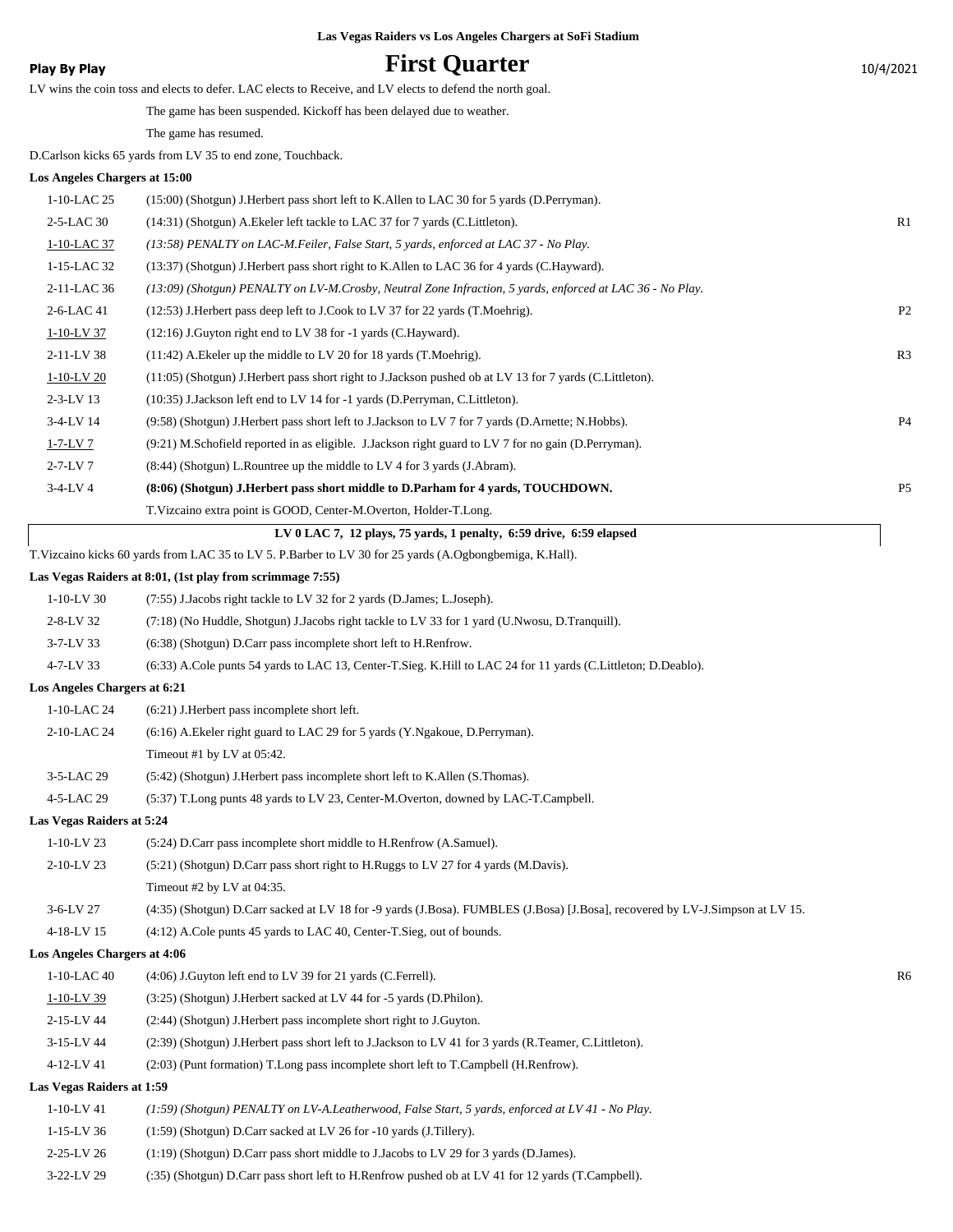|                             | Las Vegas Raiders vs Los Angeles Chargers at SoFi Stadium |       |                    |              |                 |  |                     |        |  |
|-----------------------------|-----------------------------------------------------------|-------|--------------------|--------------|-----------------|--|---------------------|--------|--|
| <b>END OF OUARTER</b>       |                                                           | Time  | <b>First Downs</b> |              |                 |  | <b>Efficiencies</b> |        |  |
|                             | <b>Score</b>                                              | Poss  |                    |              | $R$ $P$ $X$ $T$ |  | 3 Down              | 4 Down |  |
| Las Vegas Raiders           | $\mathbf{0}$                                              | 4:57  | $\mathbf{0}$       | $\mathbf{0}$ | $\blacksquare$  |  | 0/3                 | 0/0    |  |
| <b>Los Angeles Chargers</b> |                                                           | 10:03 | 3                  |              |                 |  | 2/4                 | 0/1    |  |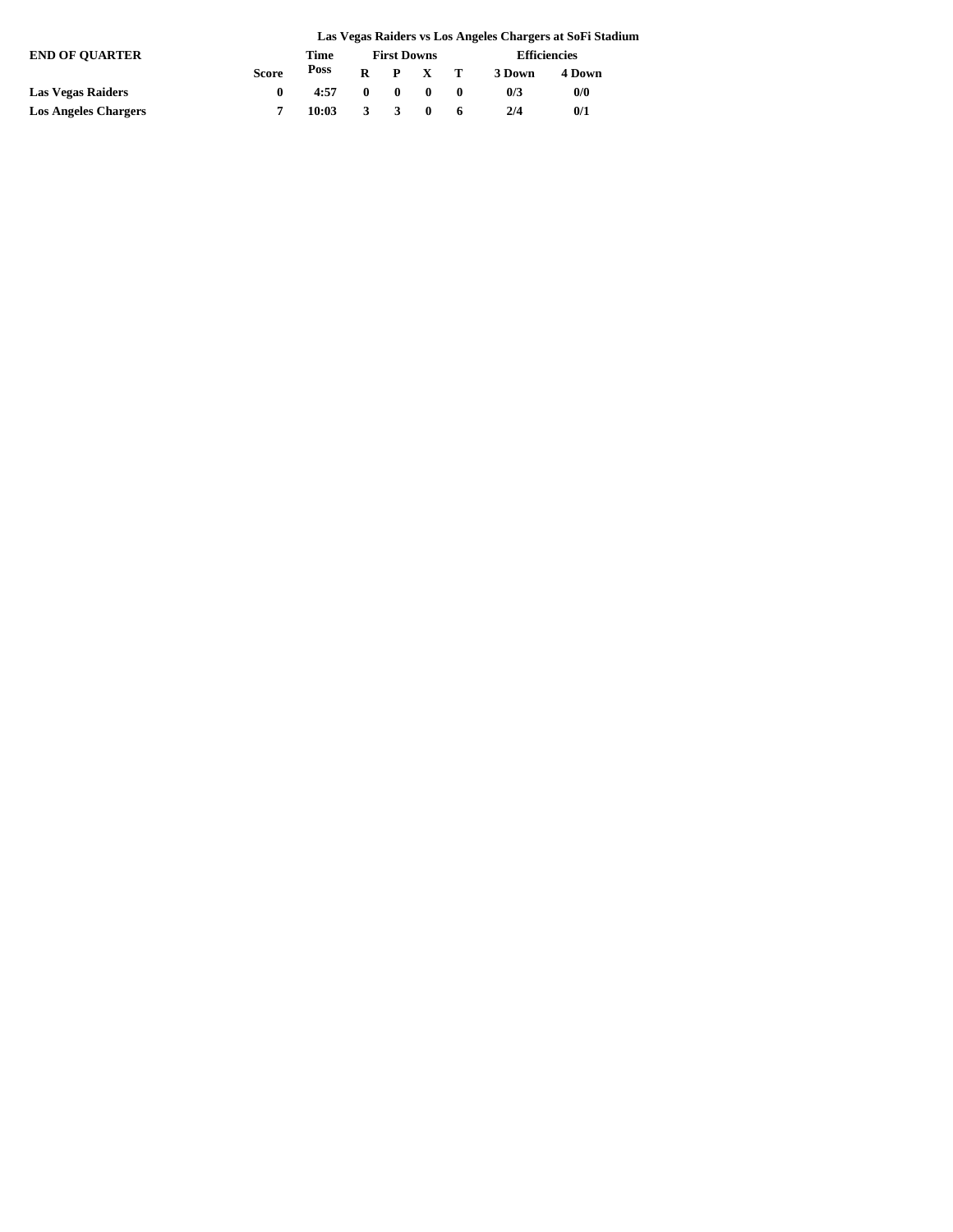### **Play By Play Play Play Play Second Quarter** 10/4/2021

| Las Vegas Raiders continued.  |                                                                                                                        |                |
|-------------------------------|------------------------------------------------------------------------------------------------------------------------|----------------|
| 4-10-LV 41                    | (15:00) A.Cole punts 49 yards to LAC 10, Center-T.Sieg, fair catch by K.Hill.                                          |                |
| Los Angeles Chargers at 14:50 |                                                                                                                        |                |
| 1-10-LAC 10                   | (14:50) A. Ekeler right guard to LAC 15 for 5 yards (D. Perryman).                                                     |                |
| 2-5-LAC 15                    | (14:16) (Shotgun) A. Ekeler right tackle to LAC 18 for 3 yards (J. Abram).                                             |                |
| 3-2-LAC 18                    | (13:43) (Shotgun) J.Herbert pass incomplete deep right to M.Williams.                                                  |                |
| 4-2-LAC 18                    | (13:38) T.Long punts 58 yards to LV 24, Center-M.Overton. H.Renfrow to LV 41 for 17 yards (N.Niemann).                 |                |
|                               | PENALTY on LAC-N.Niemann, Horse Collar Tackle, 15 yards, enforced at LV 41.                                            |                |
| Las Vegas Raiders at 13:26    |                                                                                                                        |                |
| 1-10-LAC 44                   | (13:26) J.Jacobs right guard to LAC 39 for 5 yards (D.Tranquill; J.Tillery).                                           |                |
| 2-5-LAC 39                    | (12:56) J.Jacobs left guard to LAC 36 for 3 yards (K.Fackrell).                                                        |                |
| 3-2-LAC 36                    | (12:23) (Shotgun) J.Jacobs up the middle to LAC 37 for -1 yards (K. White).                                            |                |
| 4-3-LAC 37                    | (11:41) (Shotgun) D.Carr pass short right to J.Jacobs to LAC 37 for no gain (K.White).                                 |                |
| Los Angeles Chargers at 11:34 |                                                                                                                        |                |
| 1-10-LAC 37                   | (11:34) (Shotgun) J.Herbert pass short left to A.Ekeler pushed ob at LAC 42 for 5 yards (C.Littleton).                 |                |
| 2-5-LAC 42                    | (10:59) (Shotgun) J.Jackson up the middle to LAC 39 for -3 yards (C.Nassib).                                           |                |
|                               | Timeout #1 by LAC at 10:31.                                                                                            |                |
| 3-8-LAC 39                    | (10:31) (Shotgun) J.Herbert pass short left to K.Allen to LAC 44 for 5 yards (A.Robertson).                            |                |
| 4-3-LAC 44                    | (9:49) T.Long punts 41 yards to LV 15, Center-M.Overton. H.Renfrow MUFFS catch, ball out of bounds at LV 15.           |                |
| Las Vegas Raiders at 9:40     |                                                                                                                        |                |
| $1-10-LV$ 15                  | (9:40) (Shotgun) D.Carr pass short left to H.Ruggs to LV 20 for 5 yards (A.Samuel).                                    |                |
| $2 - 5 - LV$ 20               | (9:13) (No Huddle) D.Carr pass incomplete deep left to H.Ruggs (N.Adderley) [U.Nwosu].                                 |                |
| $3 - 5 - LV$ 20               | (9:08) (Shotgun) D.Carr pass short left to D.Waller pushed ob at LV 41 for 21 yards (A.Gilman) [J.Bosa].               | P <sub>1</sub> |
|                               | PENALTY on LV-D. Waller, Taunting, 15 yards, enforced between downs.                                                   |                |
| $1-10-LV$ 26                  | (8:46) (Shotgun) D.Carr pass incomplete short left to D.Waller.                                                        |                |
| 2-10-LV 26                    | (8:43) (Shotgun) D.Carr pass incomplete short right.                                                                   |                |
| 3-10-LV 26                    | (8:38) (Shotgun) D.Carr pass short right to H.Renfrow to LV 33 for 7 yards (T.Campbell, N.Adderley).                   |                |
| 4-3-LV 33                     | (8:01) A.Cole punts 56 yards to LAC 11, Center-T.Sieg. K.Hill ran ob at LAC 20 for 9 yards (C.Littleton).              |                |
| Los Angeles Chargers at 7:51  |                                                                                                                        |                |
| 1-10-LAC 20                   | (7:51) J. Herbert pass short left to M. Williams to LAC 31 for 11 yards (D. Arnette).                                  | P7             |
| 1-10-LAC 31                   | $(7:11)$ A. Ekeler left end to LAC 29 for $-2$ yards (C. Ferrell).                                                     |                |
|                               | PENALTY on LV-C.Ferrell, Face Mask (15 Yards), 15 yards, enforced at LAC 31 - No Play.                                 | X8             |
| $1-10-LAC46$                  | (6:47) A. Ekeler left guard to LV 46 for 8 yards (D. Perryman, D. Arnette). LV-D. Arnette was injured during the play. |                |
| $2 - 2 - LV$ 46               | (6:18) M.Schofield reported in as eligible. J.Herbert pass short left to S.Anderson to LV 12 for 34 yards (T.Moehrig). | P <sub>9</sub> |
| $1-10-LV$ 12                  | (5:36) A. Ekeler right guard to LV 10 for 2 yards (K. Wright; J. Hankins).                                             |                |
| 2-8-LV 10                     | (4:57) (Shotgun) J.Herbert pass short right to J.Jackson to LV 10 for no gain (D.Perryman; N.Hobbs).                   |                |
| 3-8-LV 10                     | (4:21) (Shotgun) J.Herbert pass short right to J.Cook for 10 yards, TOUCHDOWN [M.Crosby].                              | <b>P10</b>     |
|                               | T. Vizcaino extra point is GOOD, Center-M. Overton, Holder-T. Long.                                                    |                |
|                               | LV 0 LAC 14, 6 plays, 80 yards, 1 penalty, 3:35 drive, 10:44 elapsed                                                   |                |
|                               | T.Vizcaino kicks 64 yards from LAC 35 to LV 1. K.Drake to LV 16 for 15 yards (G.Nabers).                               |                |
|                               | PENALTY on LV-D.Deablo, Offensive Holding, 8 yards, enforced at LV 16.                                                 |                |
|                               | Las Vegas Raiders at 4:16, (1st play from scrimmage 4:11)                                                              |                |
| $1-10-LV8$                    | (4:11) J.Jacobs up the middle to LV 13 for 5 yards (C.Rumph).                                                          |                |

2-5-LV 13 (3:33) (Shotgun) J.Jacobs left tackle to LV 17 for 4 yards (L.Joseph, D.Tranquill).

(2:59) J.Jacobs left guard to LV 18 for 1 yard (L.Joseph). Los Angeles Chargers challenged the first down ruling, and the play was REVERSED. 3-1-LV 17

- J.Jacobs left guard to LV 17 for no gain (L.Joseph).
- 4-1-LV 17 (2:52) A.Cole punts 52 yards to LAC 31, Center-T.Sieg, fair catch by K.Hill.

#### **Los Angeles Chargers at 2:44**

| 1-10-LAC 31 | (2:44) (Shotgun) J.Herbert pass short left to K.Allen to LAC 33 for 2 yards (D.Perryman).                          |                 |
|-------------|--------------------------------------------------------------------------------------------------------------------|-----------------|
| 2-8-LAC 33  | (2:08) (Shotgun) J.Herbert pass short left to A.Ekeler to LAC 42 for 9 yards (D.Perryman; C.Littleton) [S.Thomas]. | P <sub>11</sub> |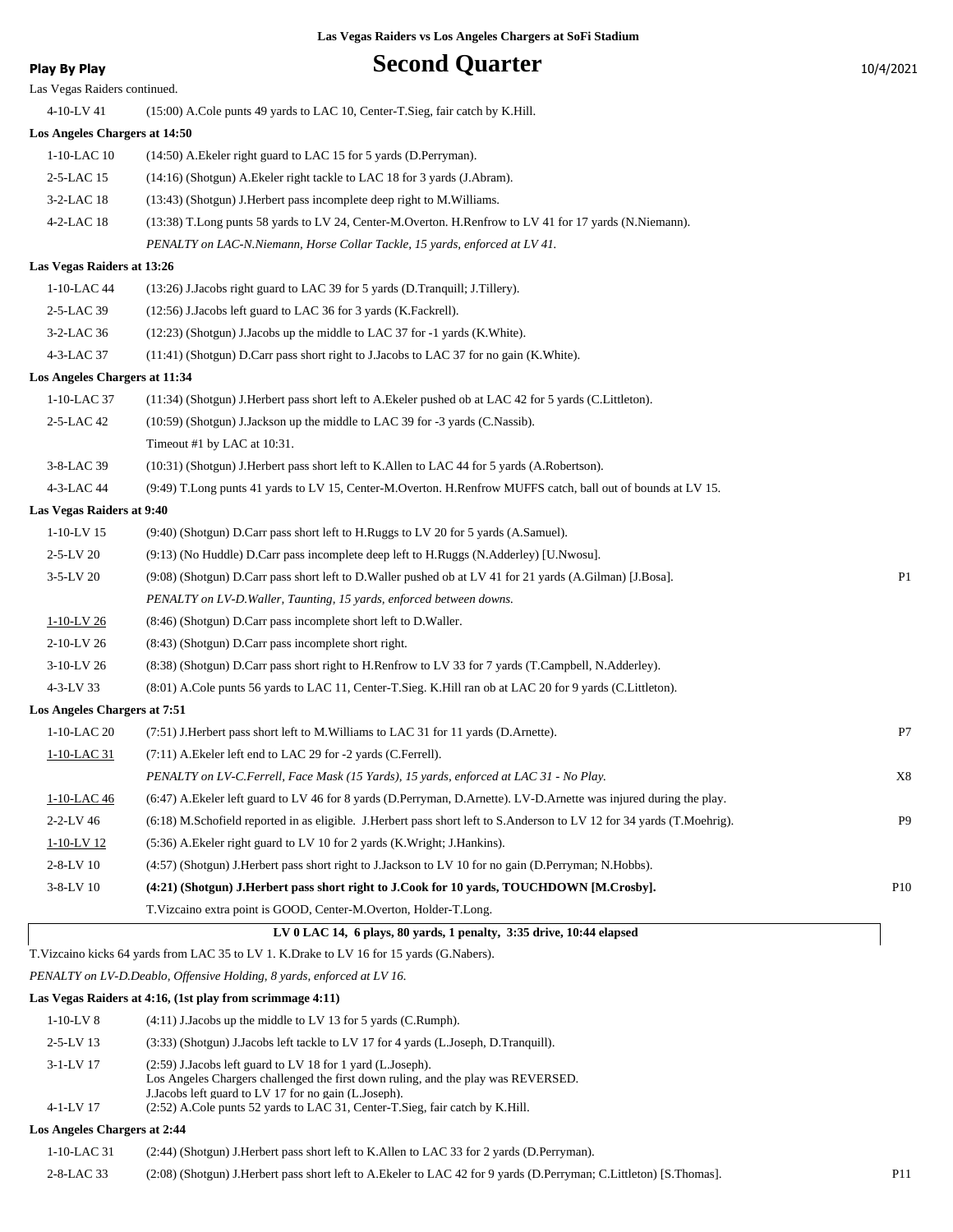| Two-Minute Warning |                                                                                                                   |                 |
|--------------------|-------------------------------------------------------------------------------------------------------------------|-----------------|
| 1-10-LAC 42        | $(2.00)$ (Shotgun) A. Ekeler right guard to LV 47 for 11 yards (J. Abram; S. Thomas).                             | R12             |
| 1-10-LV 47         | (1:37) (No Huddle, Shotgun) J. Herbert pass incomplete short right to A. Ekeler.                                  |                 |
| 2-10-LV 47         | (1:32) (Shotgun) J.Herbert pass short right to J.Cook pushed ob at LV 43 for 4 yards (C.Littleton) [Y.Ngakoue].   |                 |
| $3-6-LV$ 43        | (1:28) (Shotgun) J.Herbert pass short right to K.Allen to LV 36 for 7 yards (A.Robertson, J.Abram).               | P <sub>13</sub> |
| $1-10-LV$ 36       | (1:06) (No Huddle, Shotgun) J.Herbert pass short right to D.Parham to LV 23 for 13 yards (N.Kwiatkoski; J.Abram). | P <sub>14</sub> |
| $1-10-LV$ 23       | (:44) (No Huddle, Shotgun) J. Herbert pass short right to J. Guyton to LV 14 for 9 yards (A. Robertson).          |                 |
|                    | Timeout #2 by LAC at 00:34.                                                                                       |                 |
| $2 - 1 - LV$ 14    | (:34) (Shotgun) J.Herbert pass short right to A.Ekeler for 14 vards, TOUCHDOWN.                                   | P <sub>15</sub> |
|                    | T. Vizcaino extra point is GOOD, Center-M. Overton, Holder-T. Long.                                               |                 |
|                    | LV $0$ LAC 21, $9$ plays, $69$ yards, $2:15$ drive, $14:31$ elapsed                                               |                 |
|                    | T. Vizcaino kicks 66 yards from LAC 35 to LV -1. K. Drake pushed ob at LV 30 for 31 yards (T. Campbell).          |                 |

#### **Las Vegas Raiders at 0:29, (1st play from scrimmage 0:24)**

| <b>Las Vegas Raiders</b> | 0                                                                                               | 5:52        | $\mathbf{0}$ |   | $\mathbf 0$                               |  | 1/4    | 0/1    |  |
|--------------------------|-------------------------------------------------------------------------------------------------|-------------|--------------|---|-------------------------------------------|--|--------|--------|--|
|                          | <b>Score</b>                                                                                    | <b>Poss</b> | R            | P | $\mathbf{x}$                              |  | 3 Down | 4 Down |  |
| <b>END OF OUARTER</b>    |                                                                                                 | Time        |              |   | <b>Efficiencies</b><br><b>First Downs</b> |  |        |        |  |
| $2 - 15 - LV$ 25         | $(21)$ K.Drake left end to LV 27 for 2 yards (D.Tranguill).                                     |             |              |   |                                           |  |        |        |  |
| $2-10-LV$ 30             | (:21) (Shotgun) PENALTY on LV-A.Leatherwood, False Start, 5 yards, enforced at LV 30 - No Play. |             |              |   |                                           |  |        |        |  |
| $1-10-LV$ 30             | (:24) (Shotgun) D.Carr pass incomplete short left to B.Edwards (K.Fackrell).                    |             |              |   |                                           |  |        |        |  |
|                          |                                                                                                 |             |              |   |                                           |  |        |        |  |

**Los Angeles Chargers 21 9:08 1 7 1 9 2/4 0/0**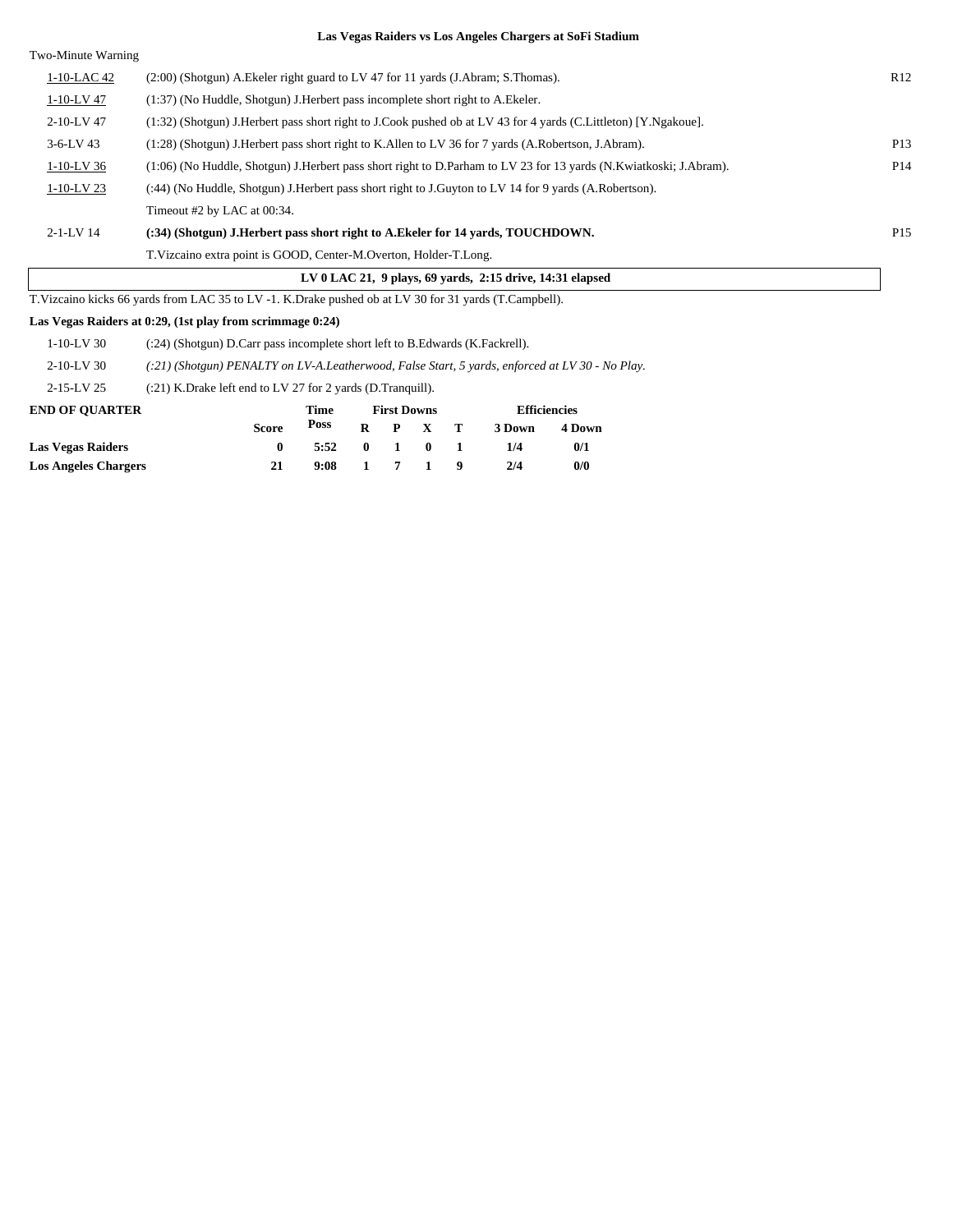| Play By Play              | <b>Third Quarter</b>                                                                                         | 10/4/2021       |
|---------------------------|--------------------------------------------------------------------------------------------------------------|-----------------|
|                           | LV elects to Receive, and LAC elects to defend the South goal.                                               |                 |
|                           | T. Vizcaino kicks 65 yards from LAC 35 to LV 0. K. Drake to LV 22 for 22 yards (N. Niemann, A. Gilman).      |                 |
|                           | Las Vegas Raiders at 15:00, (1st play from scrimmage 14:54)                                                  |                 |
| $1-10-LV$ 22              | (14:54) (Shotgun) D.Carr pass short right to J.Jacobs to LV 22 for no gain (M.Davis).                        |                 |
| 2-10-LV 22                | (14:20) (Shotgun) D.Carr pass short left to W.Snead to LV 37 for 15 yards (N.Adderley) [D.Tranquill].        | P <sub>2</sub>  |
|                           | PENALTY on LAC-N.Adderley, Unnecessary Roughness, 15 yards, enforced at LV 37.                               | X3              |
| 1-10-LAC 48               | (13:52) J.Jacobs left end ran ob at LAC 46 for 2 yards (M.Davis).                                            |                 |
| 2-8-LAC 46                | (13:22) (Shotgun) PENALTY on LAC-U.Nwosu, Neutral Zone Infraction, 5 yards, enforced at LAC 46 - No Play.    |                 |
| 2-3-LAC 41                | (13:03) (Shotgun) D.Carr pass short right to D.Waller ran ob at LAC 33 for 8 yards.                          | P <sub>4</sub>  |
| 1-10-LAC 33               | $(12:27)$ J. Jacobs up the middle to LAC 23 for 10 yards (K. White; D. James).                               | R <sub>5</sub>  |
| 1-10-LAC 23               | $(11:52)$ J.Jacobs left guard to LAC 22 for 1 yard (L.Joseph; J.Tillery).                                    |                 |
| 2-9-LAC 22                | $(11:16)$ (Shotgun) D.Carr pass short right to H.Renfrow pushed ob at LAC 14 for 8 yards (M.Davis).          |                 |
| 3-1-LAC 14                | (10:53) D.Carr up the middle to LAC 12 for 2 yards (C.Covington). LAC-J.Tillery was injured during the play. | R6              |
| 1-10-LAC 12               | (10:26) (Shotgun) D.Carr sacked at LAC 15 for -3 yards (K.Fackrell).                                         |                 |
| 2-13-LAC 15               | (9.48) (Shotgun) D.Carr pass short left to J.Jacobs to LAC 10 for 5 yards (A.Samuel).                        |                 |
| 3-8-LAC 10                | (9:07) (Shotgun) D.Carr pass short right to H.Renfrow for 10 yards, TOUCHDOWN.                               | P7              |
|                           | D.Carlson extra point is GOOD, Center-T.Sieg, Holder-A.Cole.                                                 |                 |
|                           | LV 7 LAC 21, 11 plays, 78 yards, 2 penalties, 5:59 drive, 5:59 elapsed                                       |                 |
|                           | D.Carlson kicks 62 yards from LV 35 to LAC 3. L.Rountree to LAC 27 for 24 yards (T.Moehrig).                 |                 |
|                           | Los Angeles Chargers at 9:01, (1st play from scrimmage 8:53)                                                 |                 |
| 1-10-LAC 27               | (8.53) A. Ekeler up the middle to LAC 33 for 6 yards (A. Robertson, K. Wright).                              |                 |
| 2-4-LAC 33                | (8:17) A. Ekeler right tackle to LAC 37 for 4 yards (D. Perryman, J. Hankins).                               | R <sub>16</sub> |
| 1-10-LAC 37               | (7:38) J.Herbert pass incomplete deep right to K.Allen.                                                      |                 |
| 2-10-LAC 37               | (7:32) L.Rountree up the middle to LAC 45 for 8 yards (K.Wright).                                            |                 |
| 3-2-LAC 45                | $(6:56)$ (Shotgun) L.Rountree left end to LAC 45 for no gain (C.Littleton).                                  |                 |
| 4-2-LAC 45                | (6.22) (Shotgun) J. Herbert pass short left to J. Cook to LV 49 for 6 yards (J. Abram).                      | P17             |
| $1-10-LV$ 49              | (5:41) J. Herbert pass incomplete short left to D. Parham [Y. Ngakoue].                                      |                 |
| 2-10-LV 49                | (5:36) (Shotgun) J. Herbert pass incomplete short right to M. Williams (M. Crosby).                          |                 |
| 3-10-LV 49                | (5:33) (Shotgun) J. Herbert sacked at LAC 46 for -5 yards (D. Philon).                                       |                 |
| 4-15-LAC 46               | (4:50) T.Long punts 35 yards to LV 19, Center-M.Overton, downed by LAC-M.Overton.                            |                 |
| Las Vegas Raiders at 4:39 |                                                                                                              |                 |
| $1-10-LV$ 19              | (4:39) (Shotgun) D.Carr pass short left to J.Jacobs pushed ob at LV 28 for 9 yards (D.Tranquill).            |                 |
| 2-1-LV 28                 | (4:05) (Shotgun) D.Carr pass incomplete deep right to H.Ruggs.                                               |                 |
|                           | PENALTY on LAC-A.Samuel, Defensive Pass Interference, 45 yards, enforced at LV 28 - No Play.                 | X8              |
| 1-10-LAC 27               | (3:57) P.Barber left guard to LAC 27 for no gain (K.White, N.Adderley).                                      |                 |
| 2-10-LAC 27               | (3:16) D.Carr pass deep right to D.Waller to LAC 9 for 18 yards (N.Adderley).                                | P <sub>9</sub>  |
| 1-9-LAC 9                 | (2:33) (Shotgun) J.Jacobs right guard to LAC 3 for 6 yards (C.Covington).                                    |                 |
| $2-3-LAC3$                | (1:58) (Shotgun) D.Carr pass incomplete short right.                                                         |                 |
| $3-3-LAC3$                | (1:51) (Shotgun) D.Carr pass short left to D.Waller for 3 yards, TOUCHDOWN.                                  | P <sub>10</sub> |
|                           | D.Carlson extra point is GOOD, Center-T.Sieg, Holder-A.Cole.                                                 |                 |
|                           | LV 14 LAC 21, 6 plays, 81 yards, 1 penalty, 2:55 drive, 13:16 elapsed                                        |                 |
|                           | D. Carlson kicks 61 yards from LV 35 to LAC 4. L. Rountree ran ob at LAC 15 for 11 yards (T. Gillespie).     |                 |
|                           | Los Angeles Chargers at 1:44, (1st play from scrimmage 1:38)                                                 |                 |
| 1-10-LAC 15               | (1:38) (Shotgun) J. Herbert pass short left to K. Allen to LAC 24 for 9 yards (N. Hobbs).                    |                 |
| 2-1-LAC 24                | (1:06) L.Rountree up the middle to LAC 26 for 2 yards (J.Abram; J.Hankins).                                  | R <sub>18</sub> |
| 1-10-LAC 26               | (:32) M.Schofield reported in as eligible. J.Herbert pass incomplete deep right to K.Allen.                  |                 |

2-10-LAC 26 (:26) (Shotgun) J.Herbert pass short left to J.Cook pushed ob at LAC 41 for 15 yards (C.Littleton). P19

1-10-LAC 41 *(:01) PENALTY on LV-D.Philon, Neutral Zone Infraction, 5 yards, enforced at LAC 41 - No Play.*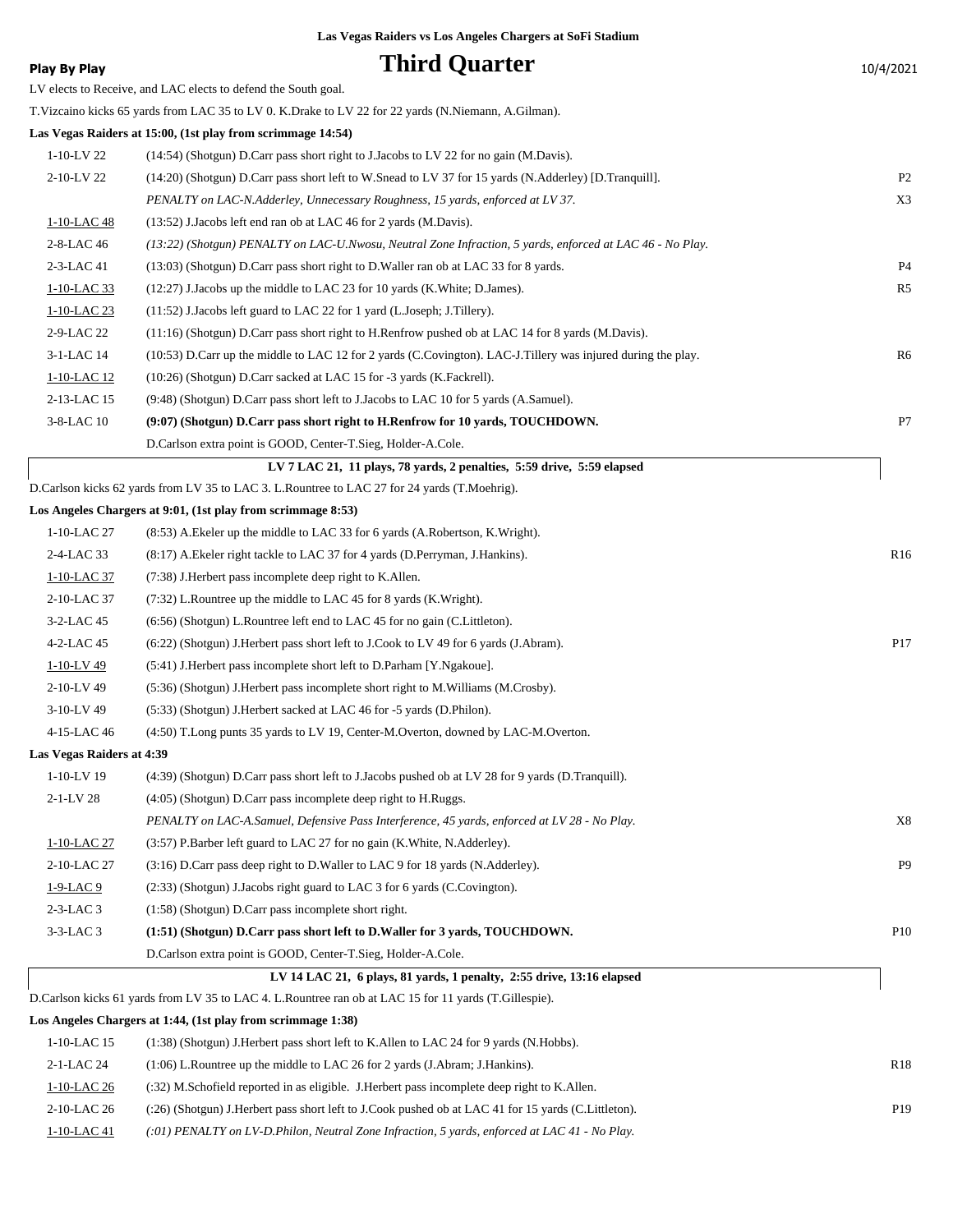|                             |              |      | Las Vegas Raiders vs Los Angeles Chargers at SoFi Stadium |                    |                     |  |                     |        |  |  |  |  |
|-----------------------------|--------------|------|-----------------------------------------------------------|--------------------|---------------------|--|---------------------|--------|--|--|--|--|
| <b>END OF OUARTER</b>       |              | Time |                                                           | <b>First Downs</b> |                     |  | <b>Efficiencies</b> |        |  |  |  |  |
|                             | <b>Score</b> | Poss |                                                           |                    | $R$ $P$ $X$ $T$     |  | 3 Down              | 4 Down |  |  |  |  |
| <b>Las Vegas Raiders</b>    | 14           | 8:54 |                                                           |                    | $2 \quad 5 \quad 2$ |  | 3/3                 | 0/0    |  |  |  |  |
| <b>Los Angeles Chargers</b> | 21           | 6:06 | 2                                                         |                    | $\blacksquare$      |  | 0/2                 | 1/1    |  |  |  |  |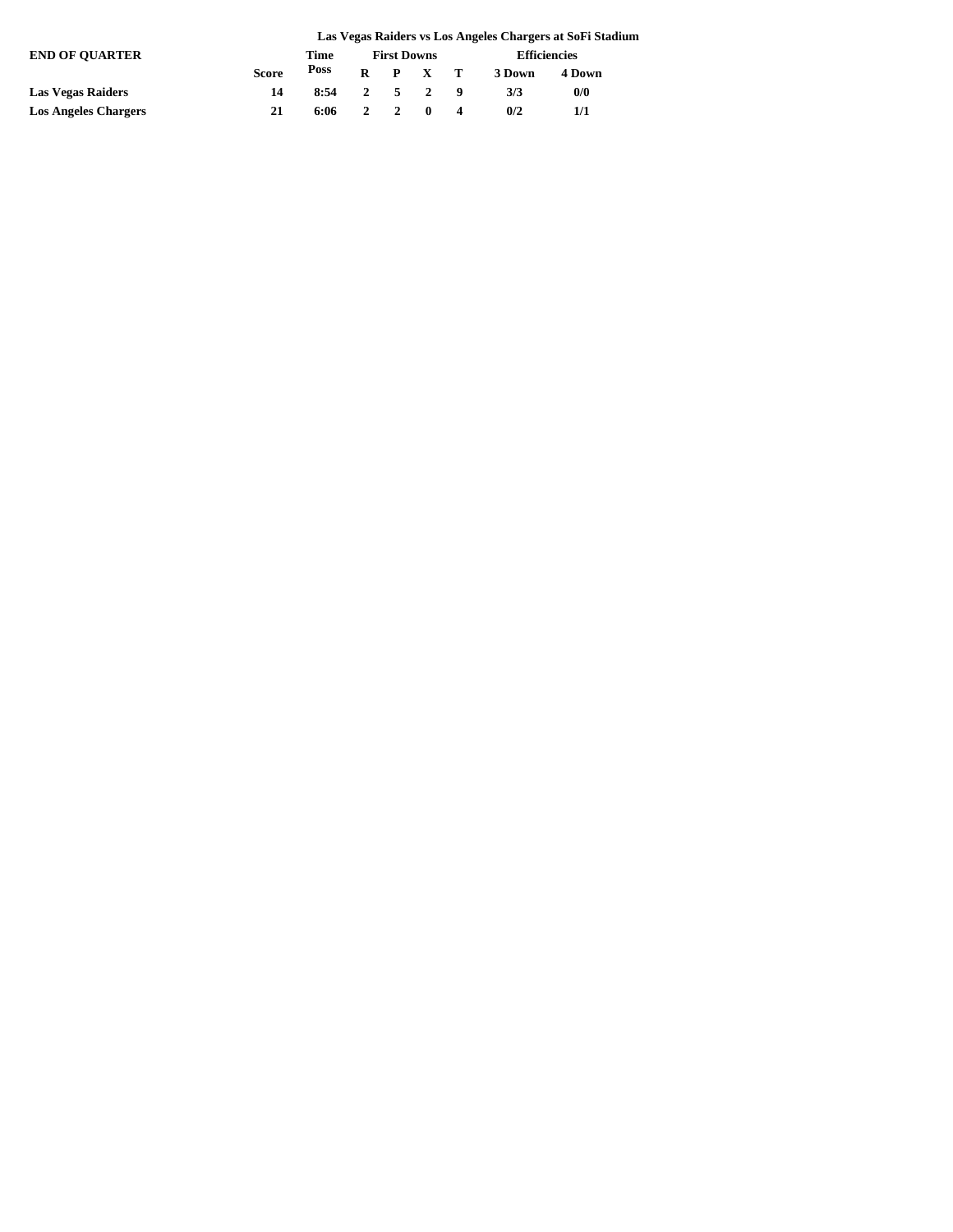| <b>Play By Play</b>                         | <b>Fourth Quarter</b>                                                                                                                                          | 10/4/2021       |
|---------------------------------------------|----------------------------------------------------------------------------------------------------------------------------------------------------------------|-----------------|
| Los Angeles Chargers continued.             |                                                                                                                                                                |                 |
| 1-5-LAC 46                                  | (15:00) M.Schofield reported in as eligible. L.Rountree up the middle to LAC 48 for 2 yards (D.Perryman; M.Crosby).                                            |                 |
| 2-3-LAC 48                                  | (14:23) (Shotgun) L.Rountree right tackle to LV 48 for 4 yards (J.Hankins).                                                                                    | R20             |
| $1 - 10 - LV$ 48                            | (13:50) J.Herbert pass incomplete deep right to M.Williams [Q.Jefferson]. LV-Q.Jefferson was injured during the play.                                          |                 |
| 2-10-LV 48                                  | (13:44) (Shotgun) J. Herbert pass incomplete short right to A. Ekeler.                                                                                         |                 |
| 3-10-LV 48                                  | (13:41) (Shotgun) J. Herbert pass incomplete deep right to J. Cook (T. Moehrig).                                                                               |                 |
|                                             | Penalty on LAC-S.Norton, Offensive Holding, declined.                                                                                                          |                 |
| 4-10-LV 48                                  | (13:36) T.Long punts 39 yards to LV 9, Center-M.Overton. H.Renfrow to LV 14 for 5 yards (K.Hall).                                                              |                 |
| Las Vegas Raiders at 13:26                  |                                                                                                                                                                |                 |
| $1 - 10 - LV$ 14                            | (13:26) D.Carr pass deep left to H.Ruggs to LAC 35 for 51 yards (D.James).                                                                                     | <b>P11</b>      |
| 1-10-LAC 35                                 | (12:39) (Shotgun) D.Carr pass short right to Z.Jones to LAC 30 for 5 yards (D.James).                                                                          |                 |
| 2-5-LAC 30                                  | $(12:02)$ J.Jacobs right guard to LAC 28 for 2 yards (F.Merrill).                                                                                              |                 |
|                                             | Timeout #1 by LV at 11:23.                                                                                                                                     |                 |
| 3-3-LAC 28                                  |                                                                                                                                                                |                 |
|                                             | $(11:23)$ (Shotgun) D.Carr sacked at LAC 34 for -6 yards (C.Covington).                                                                                        |                 |
| 4-9-LAC 34<br>Los Angeles Chargers at 10:38 | (10:42) D.Carlson 52 yard field goal is No Good, Wide Left, Center-T.Sieg, Holder-A.Cole.                                                                      |                 |
|                                             |                                                                                                                                                                |                 |
| 1-10-LAC 42                                 | $(10:38)$ L. Rountree right guard to LAC 43 for 1 yard (K. Wright).<br>(10:01) A. Ekeler up the middle to 50 for 7 yards (C. Littleton).                       |                 |
| 2-9-LAC 43                                  |                                                                                                                                                                |                 |
| $3 - 2 - 50$                                | (9:27) (Shotgun) J. Herbert pass incomplete short left to K. Allen.                                                                                            |                 |
| $4 - 2 - 50$                                | (9:24) (Shotgun) J.Herbert pass short left to J.Cook to LV 37 for 13 yards (D.Perryman).                                                                       | P <sub>21</sub> |
| $1-10-LV$ 37                                | (8:45) (Shotgun) J. Herbert pass short right to K. Allen to LV 33 for 4 yards (T. Moehrig).                                                                    |                 |
| $2 - 6 - LV$ 33                             | (8.11) (Shotgun) A. Ekeler left tackle to LV 27 for 6 yards (R. Teamer, A. Robertson).                                                                         | R <sub>22</sub> |
| 1-10-LV 27                                  | (7:33) (Shotgun) L.Rountree right tackle to LV 18 for 9 yards (K.Wright; D.Philon).                                                                            |                 |
| $2 - 1 - LV$ 18                             | (6:51) L.Rountree left guard to LV 17 for 1 yard (N.Kwiatkoski, C.Littleton).                                                                                  | R <sub>23</sub> |
| $1-10-LV$ 17                                | $(6.07)$ J. Herbert scrambles up the middle to LV 11 for 6 yards (C. Littleton).                                                                               |                 |
| 2-4-LV 11                                   | (5:27) A. Ekeler left guard for 11 yards, TOUCHDOWN.                                                                                                           | R <sub>24</sub> |
|                                             | T.Vizcaino extra point is GOOD, Center-M.Overton, Holder-T.Long.                                                                                               |                 |
|                                             | LV 14 LAC 28, 10 plays, 58 yards, 5:18 drive, 9:40 elapsed                                                                                                     |                 |
|                                             | T. Vizcaino kicks 65 yards from LAC 35 to end zone, Touchback.                                                                                                 |                 |
| Las Vegas Raiders at 5:20                   |                                                                                                                                                                |                 |
| 1-10-LV 25                                  | (5:20) (Shotgun) D.Carr pass short left to H.Renfrow to LV 30 for 5 yards (A.Samuel).                                                                          |                 |
| $2 - 5 - LV$ 30                             | (4:51) (Shotgun) D.Carr pass incomplete short left to B.Edwards.                                                                                               |                 |
| 3-5-LV 30                                   | (4:48) (Shotgun) D.Carr pass short right to B.Edwards to LV 34 for 4 yards (A.Samuel; N.Adderley).                                                             |                 |
| 4-1-LV 34                                   | (4:22) D.Carr pass short right to H.Renfrow to LV 37 for 3 yards (M.Davis; D.James).                                                                           | P <sub>12</sub> |
| $1-10-LV$ 37                                | (3:59) (No Huddle, Shotgun) D.Carr pass incomplete deep right to H.Ruggs.                                                                                      |                 |
|                                             | PENALTY on LAC-J.Bosa, Unsportsmanlike Conduct, 15 yards, enforced at LV 37.                                                                                   | X13             |
| 1-10-LAC 48                                 | (3:52) (Shotgun) D.Carr scrambles up the middle to LAC 47 for 1 yard (J.Gaziano).                                                                              |                 |
| 2-9-LAC 47                                  | (3:22) (No Huddle, Shotgun) D.Carr pass deep left intended for D.Waller INTERCEPTED by D.James at LAC 29. D.James ran ob at LAC 44 for<br>15 yards (D.Waller). |                 |
| Los Angeles Chargers at 3:14                |                                                                                                                                                                |                 |
| 1-10-LAC 44                                 | (3:14) M.Schofield reported in as eligible. A.Ekeler left end to LV 36 for 20 yards (A.Robertson).                                                             | R <sub>25</sub> |
| $1-10-LV$ 36                                | (2:31) A. Ekeler left tackle to LV 32 for 4 yards (A. Robertson).                                                                                              |                 |
|                                             | Timeout #2 by LV at 02:25.                                                                                                                                     |                 |
| $2 - 6 - LV$ 32                             | (2:25) L.Rountree right tackle to LV 29 for 3 yards (N.Hobbs, S.Thomas).                                                                                       |                 |
|                                             | Timeout #3 by LV at $02:19$ .                                                                                                                                  |                 |
| $3 - 3 - LV$ 29                             | (2:19) PENALTY on LAC-M.Schofield, False Start, 5 yards, enforced at LV 29 - No Play.                                                                          |                 |
| 3-8-LV 34                                   | (2:19) L.Rountree left tackle to LV 36 for -2 yards (J.Abram).                                                                                                 |                 |
| Two-Minute Warning                          |                                                                                                                                                                |                 |
| 4-10-LV 36                                  | (2:00) (Field Goal formation) T.Vizcaino punts 32 yards to LV 4, Center-M.Overton. N.Kwiatkoski to LV 10 for 6 yards (M.Feiler).                               |                 |
| Las Vegas Raiders at 1:51                   |                                                                                                                                                                |                 |
|                                             |                                                                                                                                                                |                 |

1-10-LV 10 (1:51) (Shotgun) D.Carr pass incomplete short right to D.Waller.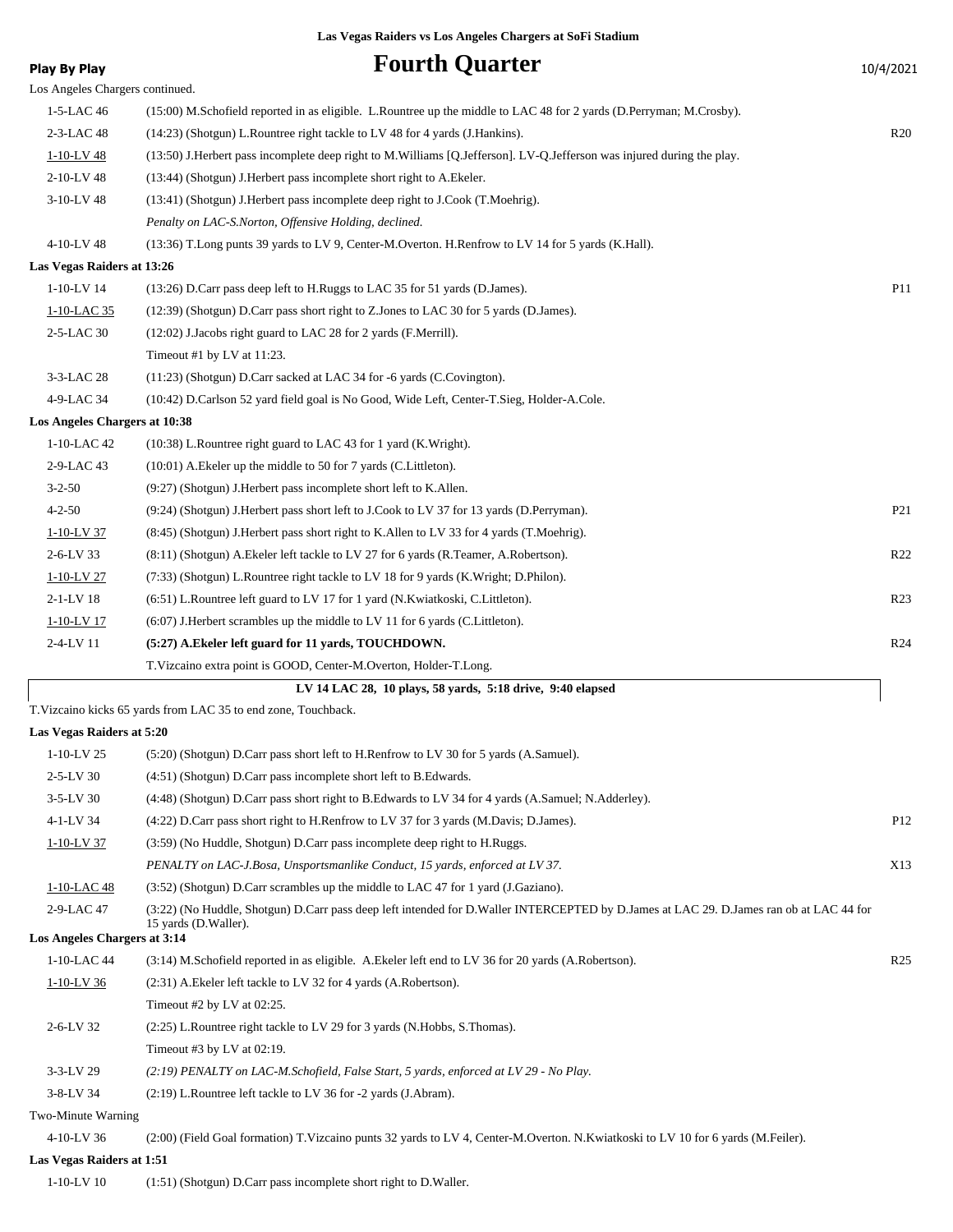- 2-10-LV 10 (1:46) (Shotgun) D.Carr scrambles up the middle to LV 13 for 3 yards (L.Joseph).
- 3-7-LV 13 (1:21) (No Huddle, Shotgun) D.Carr pass incomplete deep left to B.Edwards.
- 4-7-LV 13 (1:15) (Shotgun) D.Carr pass incomplete short right to H.Ruggs (M.Davis).

### **Los Angeles Chargers at 1:11**

1-10-LV 13 (1:11) J.Herbert kneels to LV 14 for -1 yards.

2-11-LV 14 (:31) J.Herbert kneels to LV 15 for -1 yards.

| <b>END OF OUARTER</b>       |              | Time |              |              | <b>First Downs</b> |     | <b>Efficiencies</b> |        |  |
|-----------------------------|--------------|------|--------------|--------------|--------------------|-----|---------------------|--------|--|
|                             | <b>Score</b> | Poss | R            |              | P X T              |     | 3 Down              | 4 Down |  |
| <b>Las Vegas Raiders</b>    | 14           | 5:34 | $\mathbf{0}$ |              | $2 \quad 1$        | - 3 | 0/3                 | 1/2    |  |
| <b>Los Angeles Chargers</b> | 28           | 9:26 | 5.           | $\mathbf{1}$ | $\mathbf{0}$       | 6   | 0/3                 |        |  |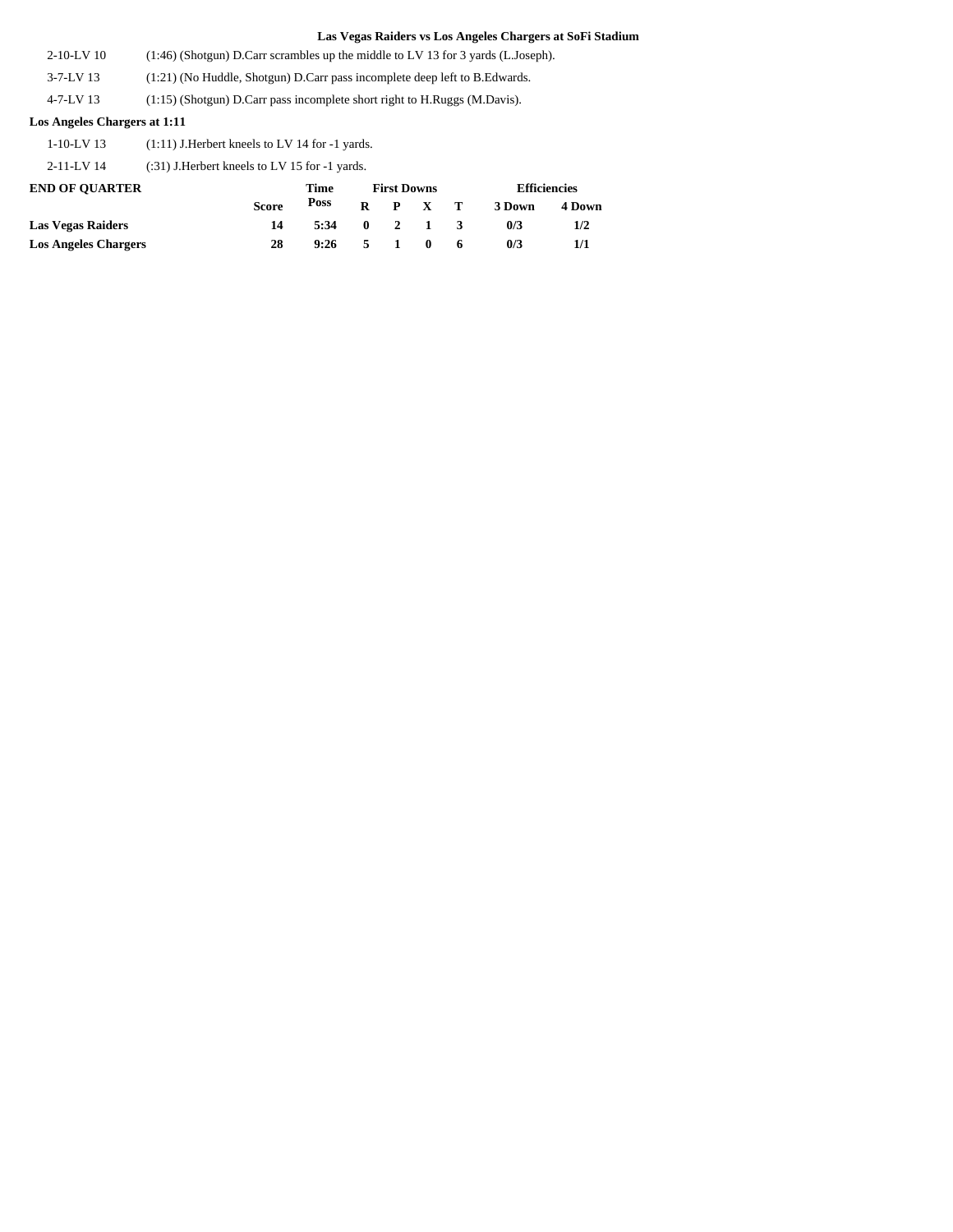### **Miscellaneous Statistics Report**

**Las Vegas Raiders vs Los Angeles Chargers**

**10/4/2021 at SoFi Stadium**

### **Ten Longest Plays for Las Vegas Raiders**

| Yards | 0tr | <b>Play Start</b>        | <b>Play Description</b>                                                                                                                                                                 |
|-------|-----|--------------------------|-----------------------------------------------------------------------------------------------------------------------------------------------------------------------------------------|
| 51    |     | 4 1-10-LV 14             | (13:26) D.Carr pass deep left to H.Ruggs to LAC 35 for 51 yards (D.James).                                                                                                              |
| 30    |     | 3 2-10-LV 22             | (14:20) (Shotgun) D.Carr pass short left to W.Snead to LV 37 for 15 yards (N.Adderley) [D.Tranguill].<br>PENALTY on LAC-N.Adderley, Unnecessary Roughness, 15 yards, enforced at LV 37. |
| 21    |     | $2$ 3-5-LV 20            | (9:08) (Shotqun) D.Carr pass short left to D.Waller pushed ob at LV 41 for 21 yards (A.Gilman) [J.Bosa].<br>PENALTY on LV-D.Waller, Taunting, 15 yards, enforced between downs.         |
| 18    |     | 3 2-10-LAC 27            | (3:16) D.Carr pass deep right to D.Waller to LAC 9 for 18 yards (N.Adderley).                                                                                                           |
| 15    |     | 4 1-10-LV 37             | (3:59) (No Huddle, Shotgun) D.Carr pass incomplete deep right to H.Ruggs.<br>PENALTY on LAC-J.Bosa, Unsportsmanlike Conduct, 15 yards, enforced at LV 37.                               |
| 12    |     | $1 \quad 3 - 22 - LV$ 29 | (:35) (Shotgun) D.Carr pass short left to H.Renfrow pushed ob at LV 41 for 12 yards (T.Campbell).                                                                                       |
| 10    |     | 3 1-10-LAC 33            | (12:27) J. Jacobs up the middle to LAC 23 for 10 yards (K. White; D. James).                                                                                                            |
| 10    |     | $3 - 3 - 8 - LAC$ 10     | (9:07) (Shotgun) D.Carr pass short right to H.Renfrow for 10 yards, TOUCHDOWN.                                                                                                          |
| 9     |     | 3 1-10-LV 19             | (4:39) (Shotgun) D.Carr pass short left to J.Jacobs pushed ob at LV 28 for 9 yards (D.Tranguill).                                                                                       |
| 8     |     | 3 2-3-LAC 41             | (13:03) (Shotgun) D.Carr pass short right to D.Waller ran ob at LAC 33 for 8 yards.                                                                                                     |

### **Ten Longest Plays for Los Angeles Chargers**

| Yards | <b>Otr</b> | <b>Play Start</b> | <b>Play Description</b>                                                                                                |
|-------|------------|-------------------|------------------------------------------------------------------------------------------------------------------------|
| 34    |            | 2 2-2-LV 46       | (6:18) M.Schofield reported in as eligible. J.Herbert pass short left to S.Anderson to LV 12 for 34 yards (T.Moehrig). |
| 22    |            | 2-6-LAC 41        | (12:53) J.Herbert pass deep left to J.Cook to LV 37 for 22 yards (T.Moehrig).                                          |
| 21    |            | 1-10-LAC 40       | (4:06) J. Guyton left end to LV 39 for 21 yards (C. Ferrell).                                                          |
| 20    |            | 4 1-10-LAC 44     | (3:14) M.Schofield reported in as eligible. A.Ekeler left end to LV 36 for 20 yards (A.Robertson).                     |
| 18    | 1.         | 2-11-LV 38        | (11:42) A. Ekeler up the middle to LV 20 for 18 yards (T. Moehrig).                                                    |
| 15    |            | 3 2-10-LAC 26     | (:26) (Shotgun) J.Herbert pass short left to J.Cook pushed ob at LAC 41 for 15 yards (C.Littleton).                    |
| 14    |            | $2$ 2-1-LV 14     | (:34) (Shotgun) J.Herbert pass short right to A.Ekeler for 14 yards, TOUCHDOWN.                                        |
| 13    |            | 2 1-10-LV 36      | (1:06) (No Huddle, Shotgun) J.Herbert pass short right to D.Parham to LV 23 for 13 yards (N.Kwiatkoski; J.Abram).      |
| 13    |            | 4 4-2-50          | (9:24) (Shotgun) J.Herbert pass short left to J.Cook to LV 37 for 13 yards (D.Perryman).                               |
| 11    | 2          | 1-10-LAC 20       | (7:51) J.Herbert pass short left to M.Williams to LAC 31 for 11 yards (D.Arnette).                                     |

|                |                          | <b>Touchdown Scoring Information</b> |    |                   |                        | <b>Offense</b><br><b>Defense</b> |                          |              | <b>Special Teams</b> |            |              |                |                    |            |             |               |
|----------------|--------------------------|--------------------------------------|----|-------------------|------------------------|----------------------------------|--------------------------|--------------|----------------------|------------|--------------|----------------|--------------------|------------|-------------|---------------|
| <b>VISITOR</b> |                          | Las Vegas Raiders                    |    |                   |                        |                                  | 2                        |              | 0                    |            | 0            |                |                    |            |             |               |
| <b>HOME</b>    |                          | Los Angeles Chargers                 |    |                   |                        |                                  | 4                        |              | 0                    | 0          |              |                |                    |            |             |               |
|                |                          | <b>Player Scoring Information</b>    |    |                   |                        |                                  |                          |              |                      |            |              |                |                    |            |             |               |
|                | Club Player              |                                      | TD | Rush<br>TD        | <b>Rec KO TD</b><br>TD |                                  | <b>Punt Int TD</b><br>TD |              | <b>Fum</b><br>TD     | Misc<br>TD | FG           | <b>XP</b>      | 2Pt<br><b>Rush</b> | 2Pt<br>Rec | <b>Sfty</b> | <b>Points</b> |
| LV             | H.Renfrow                |                                      | 0  | 0                 |                        | 0                                | 0                        | 0            | 0                    | 0          | 0            | 0              | 0                  | 0          | 0           | 6             |
| LV             | D.Waller                 |                                      | 0  | 0                 |                        | 0                                | 0                        | 0            | 0                    | 0          | 0            | 0              | 0                  | 0          | 0           | 6             |
| LV             | D.Carlson                |                                      | 0  | 0                 | 0                      | 0                                | 0                        | $\mathbf{0}$ | 0                    | 0          | 0            | $\overline{2}$ | 0                  | 0          | 0           | 2             |
| LAC            | A.Ekeler                 |                                      | 0  | 1                 |                        | 0                                | 0                        | $\mathbf{0}$ | 0                    | 0          | 0            | $\mathbf{0}$   | 0                  | 0          | 0           | 12            |
| LAC.           | J.Cook                   |                                      | 0  | 0                 |                        | 0                                | 0                        | 0            | 0                    | 0          | 0            | 0              | 0                  | 0          | 0           | 6             |
| LAC.           | D.Parham                 |                                      | 0  | 0                 |                        | 0                                | 0                        | $\mathbf{0}$ | 0                    | 0          | 0            | 0              | 0                  | 0          | 0           | 6             |
| LAC            | T.Vizcaino               |                                      | 0  | 0                 | 0                      | 0                                | $\mathbf{0}$             | $\mathbf{0}$ | 0                    | 0          | $\mathbf{0}$ | 4              | 0                  | 0          | 0           | 4             |
|                | <b>Doccaccion Datail</b> |                                      |    | <b>First Half</b> |                        |                                  |                          | Second Half  |                      |            |              |                | Game               |            |             |               |

| <b>Possession Detail</b>    | <b>First Half</b> |       | <b>Second Half</b> |       | Game           |       |  |  |
|-----------------------------|-------------------|-------|--------------------|-------|----------------|-------|--|--|
|                             | <b>Visitor</b>    | Home  | <b>Visitor</b>     | Home  | <b>Visitor</b> | Home  |  |  |
| Largest Lead                | 0                 | 21    | 0                  | 14    | 0              | 21    |  |  |
| Drives Leading              | 0                 | 6     | 0                  |       | 0              | 11    |  |  |
| Time of Possession Leading  | 0:00              | 12:12 | 0:00               | 15:32 | 0:00           | 27:44 |  |  |
| Largest Deficit             | $-21$             | 0     | -14                | 0     | -21            | 0     |  |  |
| Drives Trailing             |                   | 0     |                    | 0     | 12             |       |  |  |
| Time of Possession Trailing | 10:49             | 0:00  | 14:28              | 0:00  | 25:17          | 0:00  |  |  |
| Times Score Tied Up         |                   | 0     |                    | 0     |                |       |  |  |
| Lead Changes                |                   |       |                    | 0     |                |       |  |  |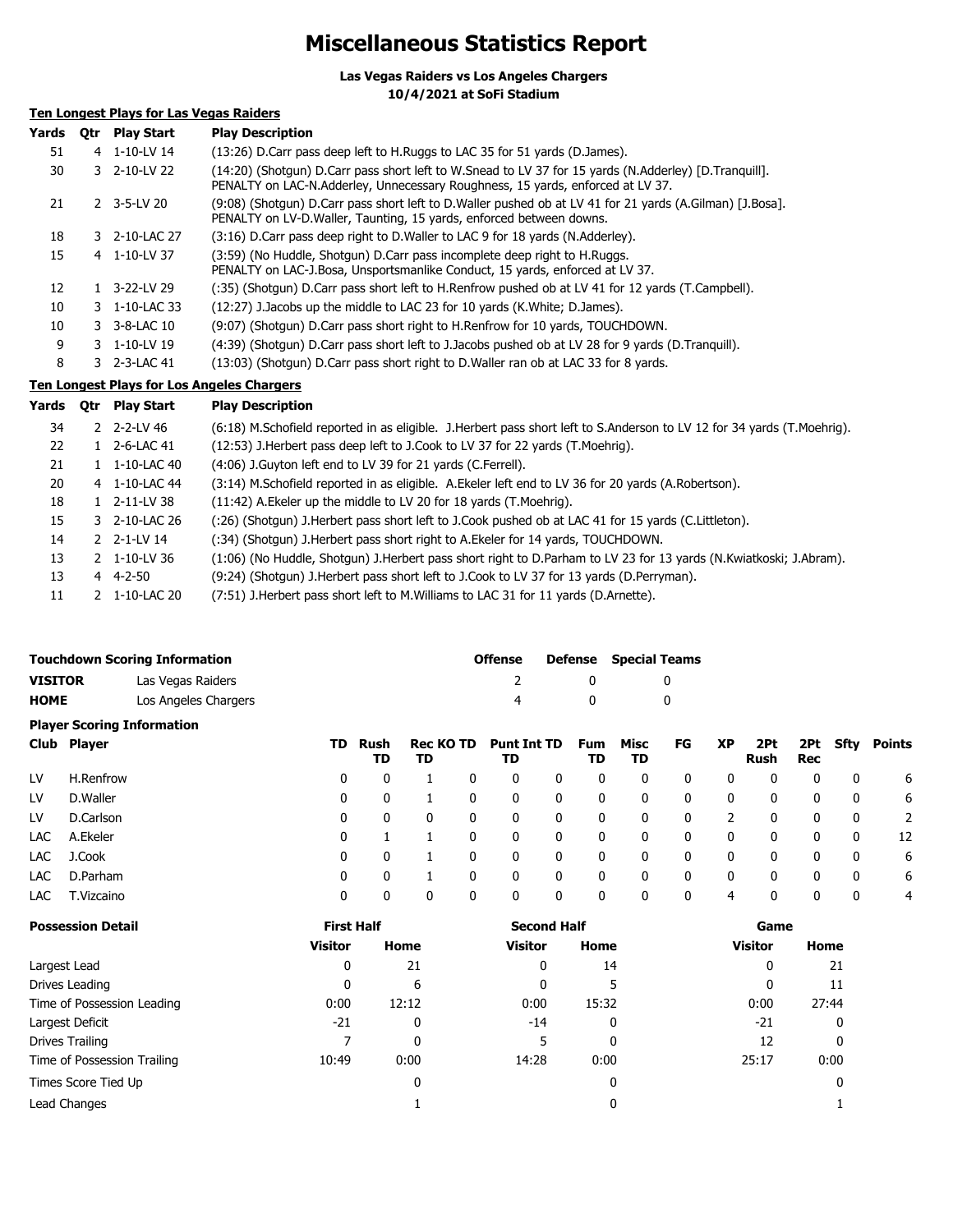### **Playtime Percentage**

Percent of playtime per player on offense, defense and special teams (Unofficial)

**Las Vegas Raiders Los Angeles Chargers**

|                  |           |    | <b>Offense</b> |    | <b>Defense</b> | <b>Special Teams</b> |     |                 |           |    | <b>Offense</b> |    | <b>Defense</b> | <b>Special Teams</b> |     |
|------------------|-----------|----|----------------|----|----------------|----------------------|-----|-----------------|-----------|----|----------------|----|----------------|----------------------|-----|
| A Leatherwood    | т         |    | 57 100%        |    |                | 3                    |     | 11% M Feiler    | G         |    | 75 100%        |    |                | 5                    | 19% |
| J Simpson        | G         |    | 57 100%        |    |                | 3                    |     | 11% S Norton    | т         |    | 75 100%        |    |                | 5                    | 19% |
| K Miller         | Τ         |    | 57 100%        |    |                | 3                    |     | 11% O Aboushi   | G         |    | 75 100%        |    |                | 5                    | 19% |
| D Carr           | QB        |    | 57 100%        |    |                |                      |     | R Slater        | т         |    | 75 100%        |    |                | 5                    | 19% |
| A James          | C         |    | 57 100%        |    |                |                      |     | J Herbert       | QB        |    | 75 100%        |    |                |                      |     |
| D Waller         | <b>TE</b> | 53 | 93%            |    |                |                      |     | C Linsley       | C         |    | 75 100%        |    |                |                      |     |
| <b>B</b> Edwards | <b>WR</b> | 51 | 89%            |    |                |                      |     | K Allen         | <b>WR</b> | 66 | 88%            |    |                |                      |     |
| J Eluemunor      | G         | 48 | 84%            |    |                | 3                    | 11% | M Williams      | <b>WR</b> | 64 | 85%            |    |                |                      |     |
| H Ruggs          | <b>WR</b> | 46 | 81%            |    |                |                      |     | A Ekeler        | RB        | 45 | 60%            |    |                |                      |     |
| H Renfrow        | <b>WR</b> | 38 | 67%            |    |                | 6                    | 22% | J Guyton        | <b>WR</b> | 42 | 56%            |    |                | 2                    | 7%  |
| J Jacobs         | <b>RB</b> | 36 | 63%            |    |                |                      |     | D Parham        | TE        | 39 | 52%            |    |                | 5                    | 19% |
| K Drake          | <b>RB</b> | 20 | 35%            |    |                | 4                    | 15% | J Cook          | <b>TE</b> | 39 | 52%            |    |                |                      |     |
| F Moreau         | TE        | 17 | 30%            |    |                | 16                   | 59% | S Anderson      | <b>TE</b> | 23 | 31%            |    |                | 6                    | 22% |
| A Ingold         | <b>FB</b> | 9  | 16%            |    |                | 16                   | 59% | L Rountree      | RB        | 22 | 29%            |    |                | 11                   | 41% |
| J Simmons        | G         | 9  | 16%            |    |                |                      |     | J Jackson       | RB        | 11 | 15%            |    |                | 6                    | 22% |
| Z Jones          | <b>WR</b> | 8  | 14%            |    |                | 6                    | 22% | M Schofield     | G         | 10 | 13%            |    |                | 5                    | 19% |
| W Snead          | <b>WR</b> | 5  | 9%             |    |                | 5                    | 19% | J Palmer        | <b>WR</b> | 7  | 9%             |    |                | 2                    | 7%  |
| D Carrier        | TE        | 1  | 2%             |    |                | 7                    | 26% | <b>G Nabers</b> | <b>FB</b> | 5  | 7%             |    |                | 18                   | 67% |
| P Barber         | <b>RB</b> | 1  | 2%             |    |                | 1                    | 4%  | K Hill          | <b>WR</b> | 2  | 3%             |    |                | 5                    | 19% |
| J Abram          | SS        |    |                |    | 75 100%        | 19                   | 70% | A Samuel        | CB        |    |                |    | 57 100%        | 4                    | 15% |
| T Moehrig        | <b>FS</b> |    |                |    | 75 100%        | 8                    | 30% | D James         | <b>FS</b> |    |                |    | 57 100%        | 1                    | 4%  |
| C Littleton      | LB        |    |                | 73 | 97%            | 15                   | 56% | M Davis         | CB        |    |                |    | 57 100%        | 1                    | 4%  |
| N Hobbs          | CB        |    |                | 62 | 83%            | 8                    | 30% | N Adderley      | <b>FS</b> |    |                |    | 57 100%        |                      |     |
| D Perryman       | LB        |    |                | 60 | 80%            |                      |     |                 |           |    |                |    | 89%            |                      | 37% |
| M Crosby         | DE        |    |                | 56 | 75%            | 8                    | 30% | D Tranquill     | LB        |    |                | 51 |                | 10                   |     |
| Y Ngakoue        | DE        |    |                | 55 | 73%            | 3                    | 11% | J Tillery       | DT        |    |                | 48 | 84%            | 4                    | 15% |
| C Hayward        | CB        |    |                | 54 | 72%            | 6                    | 22% | J Bosa          | LB        |    |                | 47 | 82%            | 1                    | 4%  |
| J Hankins        | <b>NT</b> |    |                | 51 | 68%            | 8                    | 30% | K White         | LB        |    |                | 44 | 77%            | 1                    | 4%  |
| A Robertson      | CB        |    |                | 49 | 65%            | 7                    | 26% | T Campbell      | CB        |    |                | 38 | 67%            | 21                   | 78% |
| S Thomas         | DT        |    |                | 37 | 49%            | 5                    | 19% | C Covington     | <b>NT</b> |    |                | 35 | 61%            | 3                    | 11% |
| Q Jefferson      | DT        |    |                | 35 | 47%            | 8                    | 30% | L Joseph        | ΝT        |    |                | 34 | 60%            | 2                    | 7%  |
| K Wright         | LB        |    |                | 26 | 35%            | 3                    | 11% | U Nwosu         | LB        |    |                | 31 | 54%            |                      |     |
| D Philon         | DT        |    |                | 26 | 35%            |                      |     | K Fackrell      | LB        |    |                | 29 | 51%            | 9                    | 33% |
| D Arnette        | CB        |    |                | 22 | 29%            | 4                    | 15% | A Gilman        | SS        |    |                | 22 | 39%            | 21                   | 78% |
| C Ferrell        | DE        |    |                | 20 | 27%            | 1                    | 4%  | C Rumph         | LB        |    |                | 9  | 16%            | 22                   | 81% |
| C Nassib         | DE        |    |                | 19 | 25%            | 13                   | 48% | J Gaziano       | DE        |    |                | 7  | 12%            | 3                    | 11% |
| N Kwiatkoski     | LB        |    |                | 13 | 17%            | 22                   | 81% | F Merrill       | DT        |    |                | 3  | 5%             |                      |     |
| R Teamer         | CB        |    |                | 10 | 13%            | 12                   | 44% | <b>B</b> Fehoko | NT        |    |                | 1  | 2%             | 2                    | 7%  |
| T Mullen         | CB        |    |                | 6  | 8%             |                      |     | N Niemann       | LB        |    |                |    |                | 21                   | 78% |
| D Leavitt        | FS        |    |                | 1  | $1\%$          | 16                   | 59% | K Hall          | CB        |    |                |    |                | 18                   | 67% |
| D Deablo         | LB        |    |                |    |                | 16                   | 59% | T Marshall      | SS        |    |                |    |                | 15                   | 56% |
| T Gillespie      | SS        |    |                |    |                | 13                   | 48% | A Ogbongbemiga  | LB        |    |                |    |                | 12                   | 44% |
| T Sieg           | LS        |    |                |    |                | 8                    | 30% | M Overton       | LS        |    |                |    |                | 11                   | 41% |
| A Cole           | P         |    |                |    |                | 8                    |     | 30% T Long      | P         |    |                |    |                | 11                   | 41% |
| D Carlson        | Κ         |    |                |    |                | 6                    |     | 22% T Vizcaino  | К         |    |                |    |                | 10                   | 37% |